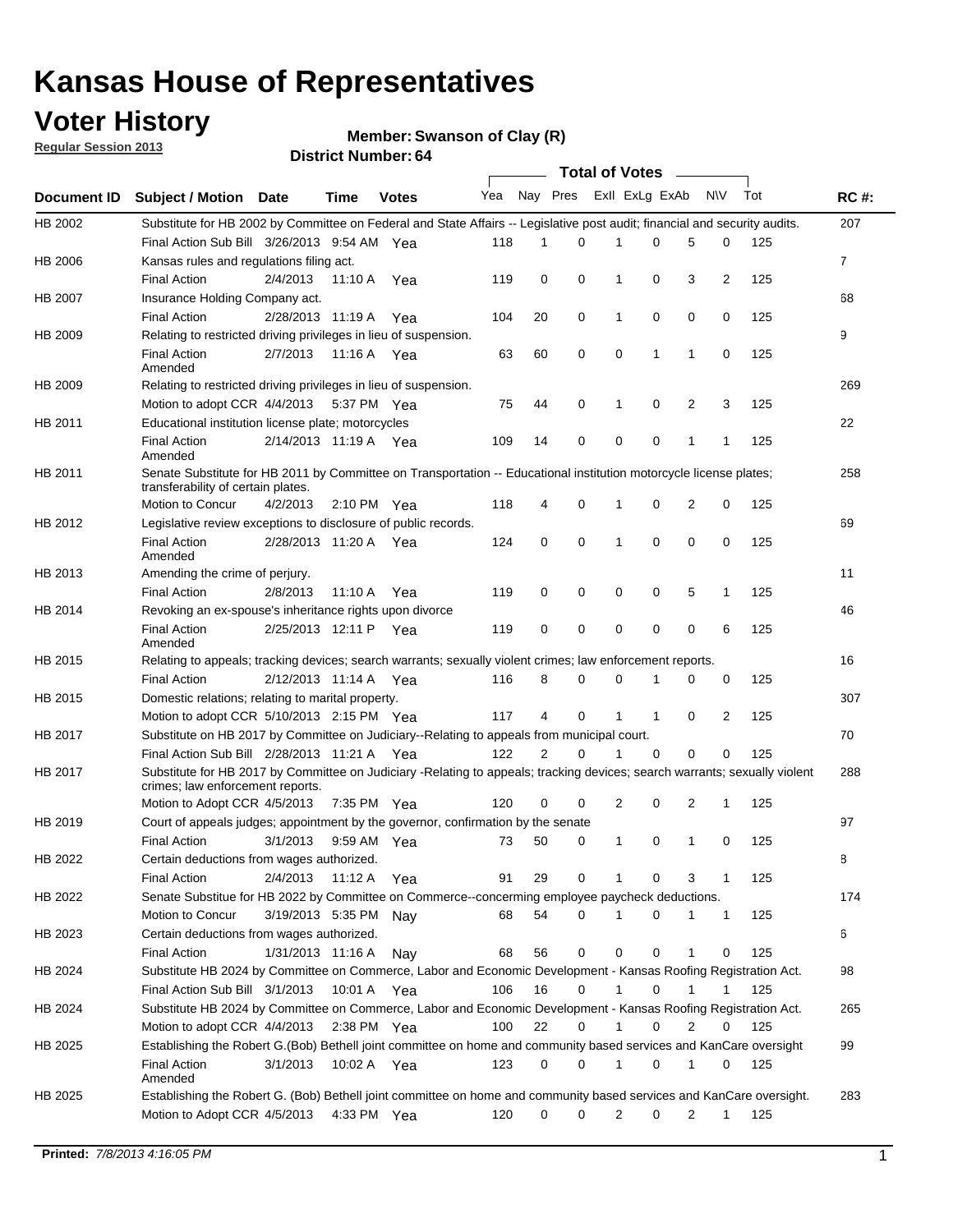## **Voter History**

**Member: Swanson of Clay (R)** 

**Regular Session 2013**

|                    |                                                                                                                                                                                                                                                       |                       |         |              |     |                         | <b>Total of Votes</b> |                |   |                |           |     |             |
|--------------------|-------------------------------------------------------------------------------------------------------------------------------------------------------------------------------------------------------------------------------------------------------|-----------------------|---------|--------------|-----|-------------------------|-----------------------|----------------|---|----------------|-----------|-----|-------------|
| <b>Document ID</b> | <b>Subject / Motion Date</b>                                                                                                                                                                                                                          |                       | Time    | <b>Votes</b> | Yea | Nay Pres Exll ExLg ExAb |                       |                |   |                | <b>NV</b> | Tot | <b>RC#:</b> |
| HB 2028            | Providing for venue in Shawnee County District Court in certain forfeiture proceedings                                                                                                                                                                |                       |         |              |     |                         |                       |                |   |                |           |     | 12          |
|                    | <b>Final Action</b><br>Amended                                                                                                                                                                                                                        | 2/8/2013              | 11:12 A | Yea          | 119 | 1                       | 0                     | 0              | 0 | 5              | 0         | 125 |             |
| HB 2028            | Providing for venue in Shawnee County District Court in certain forfeiture proceedings                                                                                                                                                                |                       |         |              |     |                         |                       |                |   |                |           |     | 199         |
|                    | Motion to Concur                                                                                                                                                                                                                                      | 3/25/2013 9:36 AM Yea |         |              | 120 | 0                       | 0                     | 2              | 0 | 2              | 1         | 125 |             |
| HB 2030            | Creating wounded warrior deer hunting permits for injured combat veterans.                                                                                                                                                                            |                       |         |              |     |                         |                       |                |   |                |           |     | 25          |
|                    | <b>Final Action</b><br>Amended                                                                                                                                                                                                                        | 2/15/2013 11:16 A     |         | Yea          | 115 | 0                       | 0                     | 2              | 2 | 3              | 3         | 125 |             |
| HB 2033            | Concerning the regulation of knives                                                                                                                                                                                                                   |                       |         |              |     |                         |                       |                |   |                |           |     | 143         |
|                    | <b>Final Action</b>                                                                                                                                                                                                                                   | 3/7/2013              | 12:12 P | Nav          | 93  | 28                      | 0                     | 1              | 0 | 3              | 0         | 125 |             |
| HB 2033            | Concerning the regulation of knives.                                                                                                                                                                                                                  |                       |         |              |     |                         |                       |                |   |                |           |     | 270         |
|                    | Motion to adopt CCR 4/4/2013                                                                                                                                                                                                                          |                       |         | 5:43 PM Yea  | 95  | 26                      | 0                     |                | 0 | 3              | 0         | 125 |             |
| HB 2034            | Human trafficking; crimes of commercial sexual exploitation of a child, selling sexual relations, promoting the sale of sexual<br>relations and buying sexual relations; children in need of care; staff secure faciliies.                            |                       |         |              |     |                         |                       |                |   |                |           |     | 17          |
|                    | <b>Final Action</b><br>Amended                                                                                                                                                                                                                        | 2/12/2013 11:16 A Yea |         |              | 124 | 0                       | 0                     | 0              | 1 | 0              | 0         | 125 |             |
| HB 2034            | S Sub for HB 2034 by Committee on Judiciary - Human trafficking; crimes of commercial sexual exploitation of a child, selling<br>sexual relations, promoting the sale of sexual relations and buying sexual relations; children in need of care;staff |                       |         |              |     |                         |                       |                |   |                |           |     | 282         |
|                    | Motion to Adopt CCR 4/5/2013 4:18 PM Yea                                                                                                                                                                                                              |                       |         |              | 120 | 0                       | 0                     | $\overline{2}$ | 0 | $\overline{2}$ | 1         | 125 |             |
| HB 2035            | Cities; experience requirements for plumbers, electricians and certain mechanical contractors.                                                                                                                                                        |                       |         |              |     |                         |                       |                |   |                |           |     | 29          |
|                    | <b>Final Action</b>                                                                                                                                                                                                                                   | 2/18/2013 11:16 A     |         | Yea          | 117 | 2                       | 0                     | 2              | 0 | 4              | 0         | 125 |             |
| HB 2037            | Public property; religious displays; other displays.                                                                                                                                                                                                  |                       |         |              |     |                         |                       |                |   |                |           |     | 176         |
|                    | <b>Final Action</b>                                                                                                                                                                                                                                   | 3/20/2013 10:27 A     |         | Yea          | 120 | 3                       | 0                     |                | 0 | 1              | 0         | 125 |             |
| HB 2041            | Criminal history record information; definition; municipal court reporting; district court reporting.                                                                                                                                                 |                       |         |              |     |                         |                       |                |   |                |           |     | 19          |
|                    | <b>Final Action</b>                                                                                                                                                                                                                                   | 2/13/2013 11:23 A     |         | Yea          | 119 | 3                       | 0                     | $\Omega$       | 0 | 3              | 0         | 125 |             |
| HB 2042            | Appraisal of property for taxation purposes; appeals; changes.                                                                                                                                                                                        |                       |         |              |     |                         |                       |                |   |                |           |     | 158         |
|                    | <b>Final Action</b><br>Amended                                                                                                                                                                                                                        | 3/18/2013 11:19 A Yea |         |              | 109 | 12                      | 0                     | 2              | 0 | 2              | 0         | 125 |             |
| HB 2043            | Aggravated battery; driving under the influence.                                                                                                                                                                                                      |                       |         |              |     |                         |                       |                |   |                |           |     | 100         |
|                    | <b>Final Action</b><br>Amended                                                                                                                                                                                                                        | 3/1/2013              |         | 10:03 A Yea  | 123 | 0                       | 0                     | 1              | 0 | 1              | 0         | 125 |             |
| HB 2043            | Senate Substitute for HB 2043 by Committee on Judiciary - Attorney general; duties and responsibilities; notice of intent to<br>seek the death penalty.                                                                                               |                       |         |              |     |                         |                       |                |   |                |           |     | 271         |
|                    | Motion to adopt CCR 4/4/2013                                                                                                                                                                                                                          |                       |         | 5:48 PM Yea  | 121 | 0                       | 0                     | 1              | 0 | 3              | 0         | 125 |             |
| HB 2044            | Increasing the penalty for a person who distributes a controlled substance that causes great bodily harm or death.                                                                                                                                    |                       |         |              |     |                         |                       |                |   |                |           |     | 101         |
|                    | <b>Final Action</b><br>Amended                                                                                                                                                                                                                        | 3/1/2013              | 10:05 A | Yea          | 112 | 11                      | 0                     | 1              | 0 | 1              | 0         | 125 |             |
| HB 2047            | Requiring certain municipalities to vote to increase property tax revenues over previous year when such increase exceeds<br>inflation; publication.                                                                                                   |                       |         |              |     |                         |                       |                |   |                |           |     | 186         |
|                    | <b>Final Action</b><br>Amended                                                                                                                                                                                                                        | 3/21/2013 11:29 A     |         | Nav          | 68  | 53                      | 0                     | 1              | 0 | 3              | 0         | 125 |             |
| HB 2049            | Kansas department of agriculture; increasing certain fees and eliminating sunsets on various program fees.                                                                                                                                            |                       |         |              |     |                         |                       |                |   |                |           |     | 59          |
|                    | <b>Final Action</b><br>Amended                                                                                                                                                                                                                        | 2/27/2013 12:23 P     |         | Yea          | 77  | 46                      | 0                     | 1              | 0 |                | 0         | 125 |             |
| HB 2049            | Kansas department of agriculture; increasing certain fees; concerning sunsets on various program fees.                                                                                                                                                |                       |         |              |     |                         |                       |                |   |                |           |     | 324         |
|                    | Motion to adopt CCR 6/2/2013                                                                                                                                                                                                                          |                       | 12:28 A | Nav          | 45  | 64                      | 0                     | 1              | 0 | 6              | 9         | 125 |             |
| HB 2050            | Agriculture; agricultural chemical registration; pesticide business liablity insurance; repeal of the Kansas agricultural liming<br>materials act.                                                                                                    |                       |         |              |     |                         |                       |                |   |                |           |     | 60          |
|                    | <b>Final Action</b><br>Amended                                                                                                                                                                                                                        | 2/27/2013 12:25 P     |         | Yea          | 103 | 20                      | 0                     |                | 0 | 1              | 0         | 125 |             |
| HB 2051            | Substitute for HB 2051 by Committee on Agriculture and Natural Resources--Amending provisions relating to dams,<br>obstructions, sstreams and water flex accounts and transfer permits.                                                               |                       |         |              |     |                         |                       |                |   |                |           |     | 50          |
|                    | Final Action Sub Bill 2/26/2013 2:12 PM Yea                                                                                                                                                                                                           |                       |         |              | 117 | $\overline{c}$          | 0                     | 0              | 0 | 0              | 6         | 125 |             |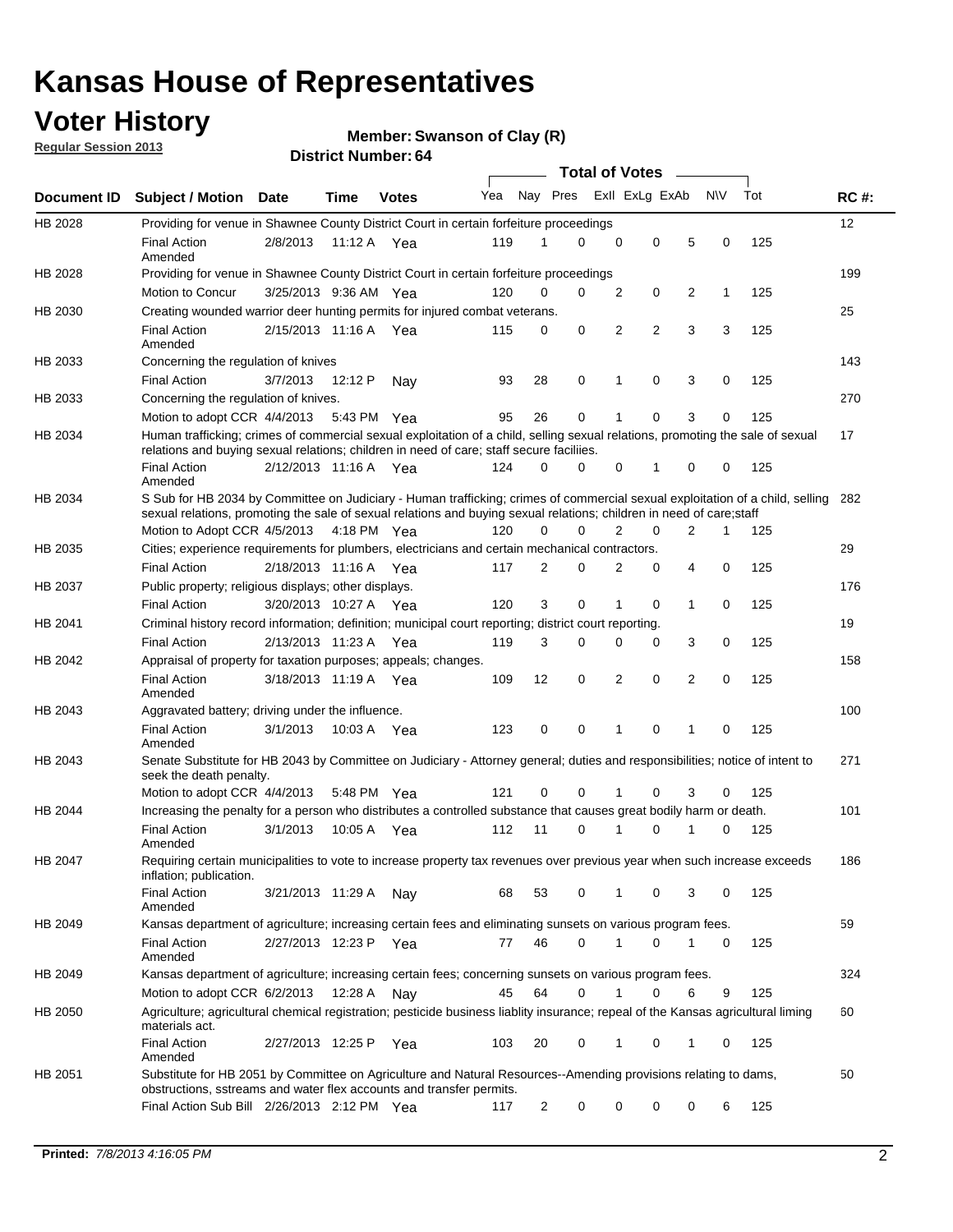## **Voter History**

**Member: Swanson of Clay (R)** 

**Regular Session 2013**

|                    |                                                                                                                                                                                                                                          |                       |             |              |     |              |             | <b>Total of Votes</b>      | $\sim$      |                |                |     |             |
|--------------------|------------------------------------------------------------------------------------------------------------------------------------------------------------------------------------------------------------------------------------------|-----------------------|-------------|--------------|-----|--------------|-------------|----------------------------|-------------|----------------|----------------|-----|-------------|
| Document <b>ID</b> | <b>Subject / Motion Date</b>                                                                                                                                                                                                             |                       | Time        | <b>Votes</b> | Yea |              |             | Nay Pres ExII ExLg ExAb    |             |                | N\V            | Tot | <b>RC#:</b> |
| HB 2052            | Discharging a firearm inside or into a city; unlawful acts; exceptions.                                                                                                                                                                  |                       |             |              |     |              |             |                            |             |                |                |     | 155         |
|                    | <b>Final Action</b><br>Amended                                                                                                                                                                                                           | 3/14/2013 11:20 A Yea |             |              | 121 | 2            | 0           | 0<br>0                     |             | 2              | 0              | 125 |             |
| HB 2052            | Senate Substitute for HB 2052 by Committee on Federal and State Affairs - Concerning firearms; personal and family<br>protection act; concealed handguns in public building; other changes; unlawful discharge of a firearm inside city. |                       |             |              |     |              |             |                            |             |                |                |     | 300         |
|                    | Motion to Adopt CCR 4/5/2013 10:24 P Yea                                                                                                                                                                                                 |                       |             |              | 104 | 16           | $\Omega$    | 2                          | 0           | $\overline{2}$ | $\mathbf{1}$   | 125 |             |
| HB 2055            | Personal and Familly Protection Act; public buildings; adequate security.                                                                                                                                                                |                       |             |              |     |              |             |                            |             |                |                |     | 156         |
|                    | <b>Final Action</b><br>Amended                                                                                                                                                                                                           | 3/14/2013 11:26 A     |             | Nay          | 84  | 38           | 0           | 0                          | $\mathbf 0$ | $\overline{2}$ | 1              | 125 |             |
| HB 2057            | Concerning property taxation; relating to county appraisers; appointing interim appraiser.                                                                                                                                               |                       |             |              |     |              |             |                            |             |                |                |     | 208         |
|                    | <b>Final Action</b>                                                                                                                                                                                                                      | 3/26/2013 9:55 AM Yea |             |              | 119 | 0            | 0           | 1                          | $\mathbf 0$ | 5              | 0              | 125 |             |
| HB 2058            | Taxation of helium and certain other gases under mineral severance tax, and prohibition of certain refunds related thereto.                                                                                                              |                       |             |              |     |              |             |                            |             |                |                |     | 159         |
|                    | <b>Final Action</b>                                                                                                                                                                                                                      | 3/18/2013 11:21 A Yea |             |              | 119 | 2            | $\Omega$    | $\overline{2}$<br>$\Omega$ |             | $\overline{2}$ | $\Omega$       | 125 |             |
| HB 2059            | Income tax deductions and modifications and severance tax exemptions; basis of partner's interest and shareholder's stock;<br>statutory clarification.                                                                                   |                       |             |              |     |              |             |                            |             |                |                |     | 14          |
|                    | <b>Final Action</b><br>Amended                                                                                                                                                                                                           | 2/11/2013 11:42 A Yea |             |              | 122 | 2            | 0           | 0<br>0                     |             | 1              | 0              | 125 |             |
| HB 2059            | Income tax deductions and modifications and severance tax exemptions; basis of partner's interest and shareholder's stock;<br>statutory clarification.                                                                                   |                       |             |              |     |              |             |                            |             |                |                |     | 293         |
|                    | Motion to Concur                                                                                                                                                                                                                         | 4/5/2013              | 8:14 PM Nav |              | 0   | 120          | 0           | 2                          | 0           | 2              | 1              | 125 |             |
| HB 2059            | Income tax rates, deductions and credits; rural opportunity zones; sales tax rates and distribution of revenue; severance tax;<br>and property tax exemptions for IRB property and property damaged by natural disaster.                 |                       |             |              |     |              |             |                            |             |                |                |     | 322         |
|                    | Motion to adopt CCR 6/2/2013                                                                                                                                                                                                             |                       | 12:11 A Yea |              | 69  | 45           | 0           | $\mathbf{1}$<br>0          |             | 6              | 4              | 125 |             |
| <b>HB 2060</b>     | Prohibiting certain confined persons from receiving food sales tax refunds and homestead property tax refunds.                                                                                                                           |                       |             |              |     |              |             |                            |             |                |                |     | 10          |
|                    | <b>Final Action</b><br>Amended                                                                                                                                                                                                           | 2/7/2013              |             | 11:18 A Yea  | 123 | 0            | $\Omega$    | 0<br>1                     |             | 1              | $\Omega$       | 125 |             |
| HB 2065            | Creating the crime of home improvement fraud.                                                                                                                                                                                            |                       |             |              |     |              |             |                            |             |                |                |     | 20          |
|                    | <b>Final Action</b><br>Amended                                                                                                                                                                                                           | 2/13/2013 11:26 A Nay |             |              | 106 | 16           | 0           | 0<br>0                     |             | 3              | 0              | 125 |             |
| <b>HB 2066</b>     | Physical therapists; evaluation and treatment of patients.                                                                                                                                                                               |                       |             |              |     |              |             |                            |             |                |                |     | 26          |
|                    | <b>Final Action</b><br>Amended                                                                                                                                                                                                           | 2/15/2013 11:18 A Yea |             |              | 98  | 16           | $\mathbf 0$ | $\overline{2}$             | 2           | 3              | 4              | 125 |             |
| HB 2067            | Board of nursing; assistant attorneys general.                                                                                                                                                                                           |                       |             |              |     |              |             |                            |             |                |                |     | 15          |
|                    | <b>Final Action</b>                                                                                                                                                                                                                      | 2/11/2013 11:44 A Yea |             |              | 123 | 1            | 0           | 0                          | 0           | 1              | 0              | 125 |             |
| HB 2069            | Public policy; certain city ordinances and county resolutions declared void.                                                                                                                                                             |                       |             |              |     |              |             |                            |             |                |                |     | 102         |
|                    | <b>Final Action</b><br>Amended                                                                                                                                                                                                           | 3/1/2013              |             | 10:06 A Yea  | 92  | 31           | $\mathbf 0$ | 0<br>1                     |             | 1              | 0              | 125 |             |
| HB 2069            | Public policy; certain city ordinances and county resolutions declared void.                                                                                                                                                             |                       |             |              |     |              |             |                            |             |                |                |     | 292         |
|                    | Motion to Concur                                                                                                                                                                                                                         | 4/5/2013 8:04 PM Yea  |             |              | 88  | 32           | 0           | 2                          | 0           | 2              | 1              | 125 |             |
| HB 2070            | Appearance bond conditions; surety and bounty hunter regulation.                                                                                                                                                                         |                       |             |              |     |              |             |                            |             |                |                |     | 103         |
|                    | <b>Final Action</b><br>Amended                                                                                                                                                                                                           | 3/1/2013              |             | 10:08 A Yea  | 122 | $\mathbf{1}$ | 0           | $\mathbf{1}$               | 0           | $\mathbf{1}$   | 0              | 125 |             |
| HB 2074            | Cities and counties; solid waste disposal areas; restrictions.                                                                                                                                                                           |                       |             |              |     |              |             |                            |             |                |                |     | 139         |
|                    | <b>Emergency Final</b><br><b>Action Amend</b>                                                                                                                                                                                            | 3/1/2013              |             | 1:11 PM Nay  | 102 | 19           | 0           | 1                          | 0           | 1              | $\overline{2}$ | 125 |             |
| HB 2075            | Cities; qualifications and rehabilitation of abandoned property.                                                                                                                                                                         |                       |             |              |     |              |             |                            |             |                |                |     | 61          |
|                    | <b>Final Action</b><br>Amended                                                                                                                                                                                                           | 2/27/2013 12:27 P Yea |             |              | 72  | 51           | 0           | 1                          | 0           | 1              | 0              | 125 |             |
| HB 2077            | Granting professional licenses to military service members.<br>Final Action<br>Amended                                                                                                                                                   | 2/26/2013 2:13 PM Yea |             |              | 119 | 0            | 0           | $\overline{2}$             | 0           | $\overline{2}$ | 2              | 125 | 51          |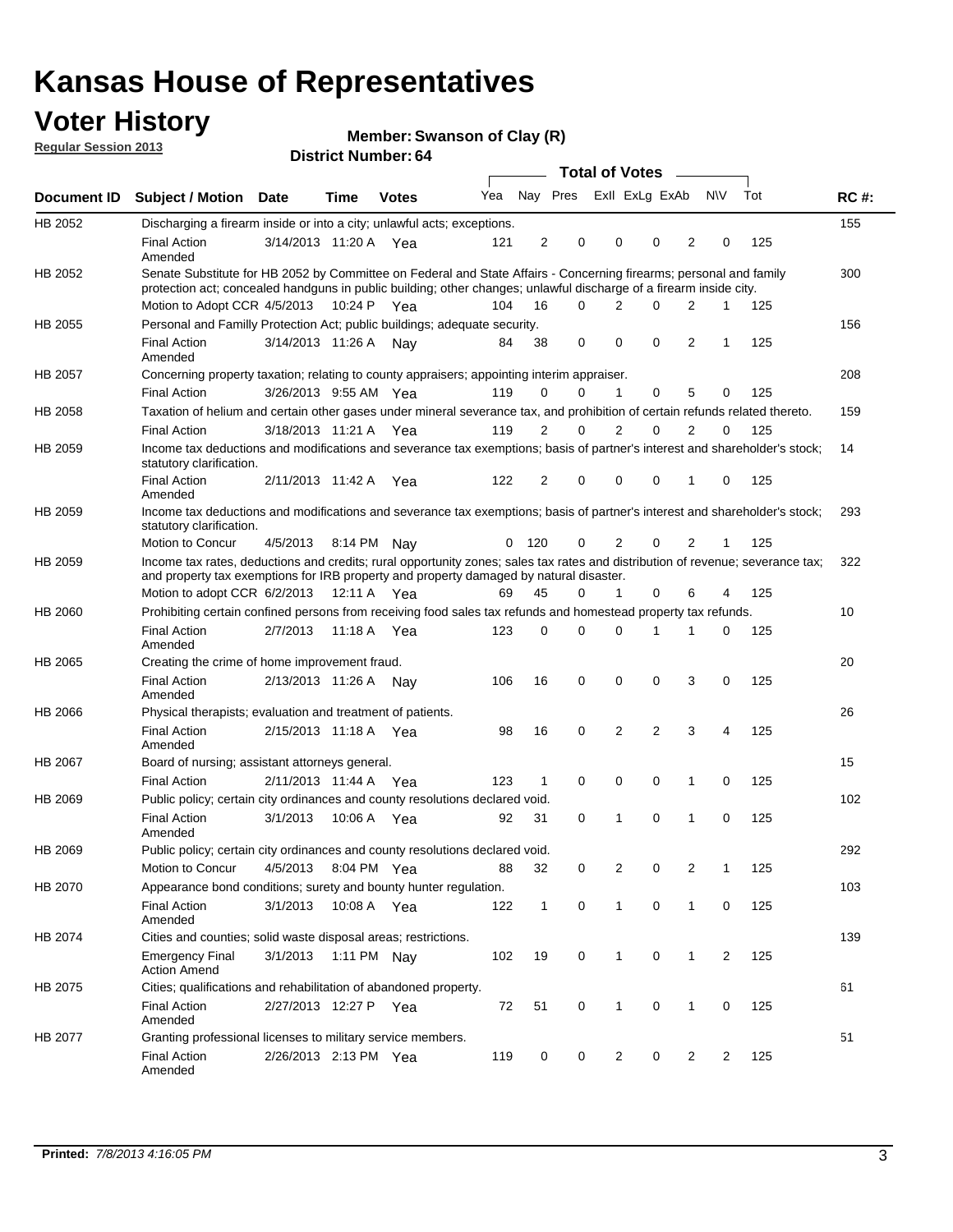## **Voter History**

**Member: Swanson of Clay (R)** 

**Regular Session 2013**

|                    |                                                                                                                                                                                                       |                       |             |              |     |          |   | Total of Votes |             |              |           |     |             |
|--------------------|-------------------------------------------------------------------------------------------------------------------------------------------------------------------------------------------------------|-----------------------|-------------|--------------|-----|----------|---|----------------|-------------|--------------|-----------|-----|-------------|
| <b>Document ID</b> | Subject / Motion Date                                                                                                                                                                                 |                       | <b>Time</b> | <b>Votes</b> | Yea | Nay Pres |   | Exll ExLg ExAb |             |              | <b>NV</b> | Tot | <b>RC#:</b> |
| HB 2078            | Authorizing certain licensing boards to accept education, training or experience completed in the military towards licensure in<br>this state.                                                        |                       |             |              |     |          |   |                |             |              |           |     | 52          |
|                    | <b>Final Action</b><br>Amended                                                                                                                                                                        | 2/26/2013 2:14 PM Yea |             |              | 119 | 0        | 0 | 2              | 0           | 2            | 2         | 125 |             |
| HB 2078            | Authorizing certain licensing boards to accept education, training or experience of military service members towards obtaining 275<br>licensure in this state.                                        |                       |             |              |     |          |   |                |             |              |           |     |             |
|                    | Motion to adopt CCR 4/5/2013                                                                                                                                                                          |                       | 11:42 A     | Yea          | 120 | 0        | 0 | 2              | 0           | 3            | 0         | 125 |             |
| HB 2081            | Forfeiture of property related to violations of certain criminal acts.                                                                                                                                |                       |             |              |     |          |   |                |             |              |           |     | 18          |
|                    | <b>Final Action</b><br>Amended                                                                                                                                                                        | 2/12/2013 11:17 A Yea |             |              | 124 | 0        | 0 | 0              | 1           | 0            | 0         | 125 |             |
| HB 2081            | Forfeiture of property related to violations of certain criminal acts.                                                                                                                                |                       |             |              |     |          |   |                |             |              |           |     | 306         |
|                    | Motion to adopt CCR 5/10/2013 10:38 A                                                                                                                                                                 |                       |             | Yea          | 121 | 0        | 0 | 1              | 1           | 2            | 0         | 125 |             |
| HB 2083            | Public employees relations boards; assessment of certain costs.                                                                                                                                       |                       |             |              |     |          |   |                |             |              |           |     | 104         |
|                    | <b>Final Action</b><br>Amended                                                                                                                                                                        | 3/1/2013              | 10:09 A     | Yea          | 87  | 36       | 0 | 1              | 0           | 1            | 0         | 125 |             |
| HB 2084            | Tax credits for community services contributions; youth apprenticeship and entrepreneurship.                                                                                                          |                       |             |              |     |          |   |                |             |              |           |     | 105         |
|                    | <b>Final Action</b><br>Amended                                                                                                                                                                        | 3/1/2013              | 10:11 A Yea |              | 120 | 3        | 0 | 1              | 0           | 1            | 0         | 125 |             |
| HB 2084            | Tax credits for community services contributions; youth apprenticeship and entrepreneurship.                                                                                                          |                       |             |              |     |          |   |                |             |              |           |     | 316         |
|                    | Sub Motion to Concur 5/24/2013 9:33 AM Nay                                                                                                                                                            |                       |             |              |     | 5 109    | 0 | 1              | $\mathbf 0$ | 9            | 1         | 125 |             |
| HB 2086            | Eligible infrastructure costs for tax increment financing and community improvement districts; bond repayment tax revenue<br>pledge requirements.                                                     |                       |             |              |     |          |   |                |             |              |           |     | 160         |
|                    | <b>Final Action</b>                                                                                                                                                                                   | 3/18/2013 11:24 A     |             | Nav          | 61  | 60       | 0 | 2              | 0           | 2            | 0         | 125 |             |
| HB 2086            | Eligible infrastructure costs for tax increment financing and community improvement districts; bond repayment tax revenue<br>pledge requirements.                                                     |                       |             |              |     |          |   |                |             |              |           |     | 173         |
|                    | <b>Final Action</b>                                                                                                                                                                                   | 3/19/2013 5:25 PM Yea |             |              | 81  | 41       | 0 | 1              | 0           | 1            | 1         | 125 |             |
| HB 2091            | Publication of delinquent personal property tax statements.                                                                                                                                           |                       |             |              |     |          |   |                |             |              |           |     | 161         |
|                    | <b>Final Action</b><br>Amended                                                                                                                                                                        | 3/18/2013 11:25 A     |             | Yea          | 81  | 40       | 0 | 2              | $\mathbf 0$ | 2            | 0         | 125 |             |
| HB 2093            | Amending the crime of identity theft.                                                                                                                                                                 |                       |             |              |     |          |   |                |             |              |           |     | 106         |
|                    | <b>Final Action</b><br>Amended                                                                                                                                                                        | 3/1/2013              | 10:12 A Yea |              | 123 | 0        | 0 | 1              | 0           | 1            | 0         | 125 |             |
| HB 2093            | Senate Substitute for HB 2093 by Committee on Judiciary - Identity theft and identity fraud; unlawful acts concerning<br>computers; DNA testing and exculpatory evidence; murder in the first degree. |                       |             |              |     |          |   |                |             |              |           |     | 289         |
|                    | Motion to Adopt CCR 4/5/2013 7:49 PM Yea                                                                                                                                                              |                       |             |              | 118 | 2        | 0 | 2              | 0           | 2            | 1         | 125 |             |
| HB 2094            | Student electronic privacy at public and private postsecondary educational institutions.                                                                                                              |                       |             |              |     |          |   |                |             |              |           |     | 164         |
|                    | <b>Final Action</b><br>Amended                                                                                                                                                                        | 3/19/2013 10:33 A     |             | Yea          | 123 | 0        | 0 | 1              | 0           | 1            | 0         | 125 |             |
| HB 2096            | Local governmental entities and investment of public moneys.                                                                                                                                          |                       |             |              |     |          |   |                |             |              |           |     | 23          |
|                    | <b>Final Action</b>                                                                                                                                                                                   | 2/14/2013 11:21 A Yea |             |              | 123 | 0        | 0 | 0              | 0           | 1            | 1         | 125 |             |
| HB 2099            | Insurance- updating certain statutory references.                                                                                                                                                     |                       |             |              |     |          |   |                |             |              |           |     | 71          |
|                    | <b>Final Action</b><br>Amended                                                                                                                                                                        | 2/28/2013 11:23 A Yea |             |              | 124 | 0        | 0 | $\mathbf{1}$   | 0           | 0            | 0         | 125 |             |
| HB 2101            | Interstate transmission siting compact.                                                                                                                                                               |                       |             |              |     |          |   |                |             |              |           |     | 209         |
|                    | Final Action<br>Amended                                                                                                                                                                               | 3/26/2013 9:56 AM Yea |             |              | 118 | 1        | 0 | 1              | 0           | 5            | 0         | 125 |             |
| HB 2105            | Substitute HB 2105 by Committee on Commerce, Labor and Economic Development - Employment security law.                                                                                                |                       |             |              |     |          |   |                |             |              |           |     | 107         |
|                    | Final Action Sub Bill 3/1/2013                                                                                                                                                                        |                       | 10:13 A Yea |              | 88  | 35       | 0 |                | 0           | 1            | 0         | 125 |             |
| HB 2105            | Substitute HB 2105 by Committee on Commerce, Labor and Economic Development - Employment security law.                                                                                                |                       |             |              |     |          |   |                |             |              |           |     | 298         |
|                    | Motion to adopt CCR 4/5/2013                                                                                                                                                                          |                       | 9:46 PM Yea |              | 89  | 31       | 0 | 2              | 0           | 2            | 1         | 125 |             |
| HB 2106            | Portable electronics insurance act.                                                                                                                                                                   |                       |             |              |     |          |   |                |             |              |           |     | 133         |
|                    | Emergency Final<br>Action                                                                                                                                                                             | 3/1/2013              | 1:03 PM Yea |              | 117 | 4        | 0 | $\mathbf{1}$   | 0           | $\mathbf{1}$ | 2         | 125 |             |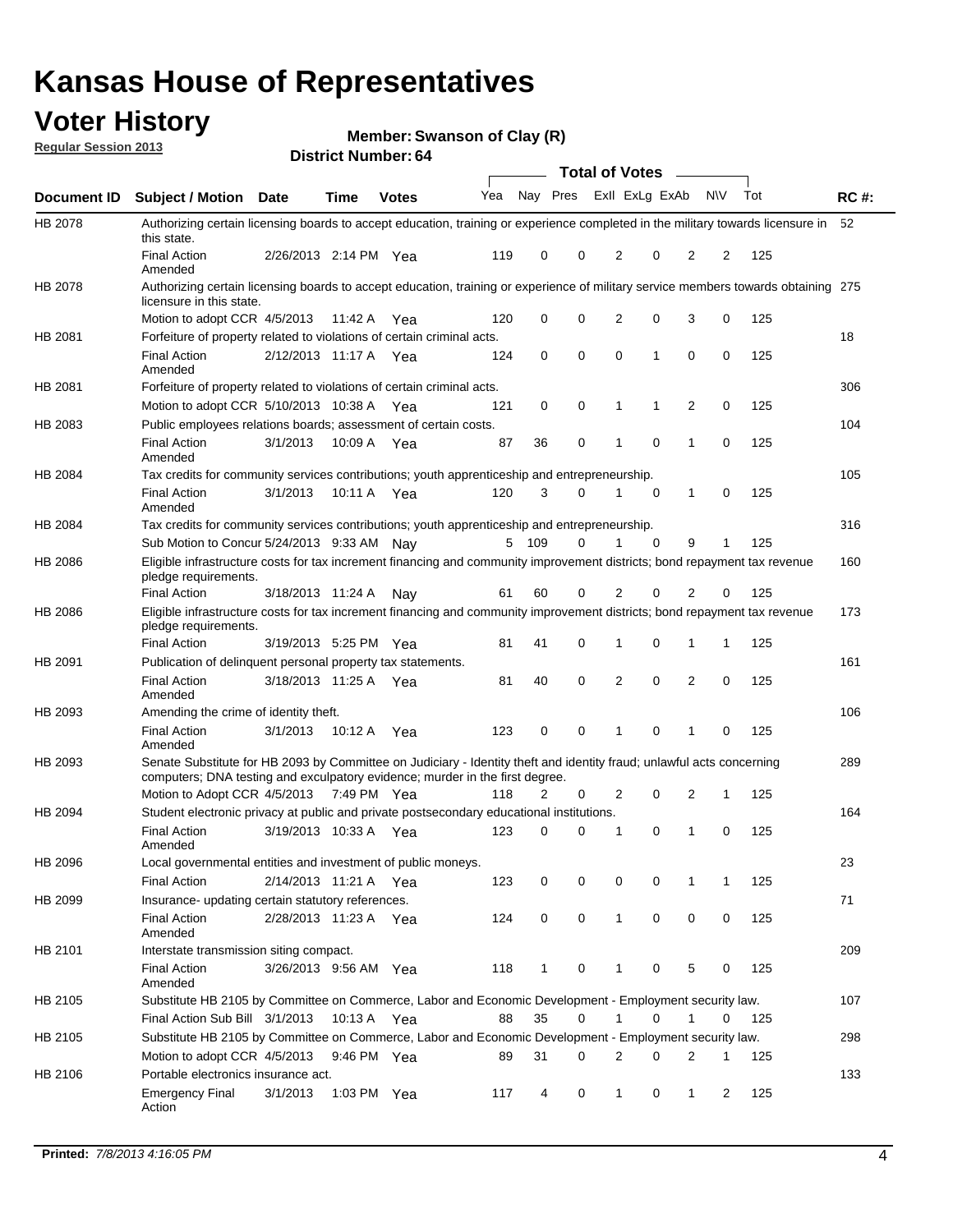## **Voter History**

**Member: Swanson of Clay (R)** 

**Regular Session 2013**

|                    |                                                                                                                                                                                                                                                                      |                       |             | PISUILLINUIIIDEL. 04 |     |              | Total of Votes - |                |          |                |                |     |             |
|--------------------|----------------------------------------------------------------------------------------------------------------------------------------------------------------------------------------------------------------------------------------------------------------------|-----------------------|-------------|----------------------|-----|--------------|------------------|----------------|----------|----------------|----------------|-----|-------------|
| <b>Document ID</b> | <b>Subject / Motion</b>                                                                                                                                                                                                                                              | <b>Date</b>           | <b>Time</b> | <b>Votes</b>         | Yea | Nay Pres     |                  | Exll ExLg ExAb |          |                | <b>NV</b>      | Tot | <b>RC#:</b> |
| HB 2107            | Insurance; enacting the electronic notice and document act.                                                                                                                                                                                                          |                       |             |                      |     |              |                  |                |          |                |                |     | 134         |
|                    | <b>Emergency Final</b><br><b>Action Amend</b>                                                                                                                                                                                                                        | 3/1/2013              |             | 1:04 PM Yea          | 121 | 0            | 0                | $\mathbf 1$    | 0        | 1              | 2              | 125 |             |
| HB 2107            | Insurance; enacting the electronic notice and document act, return of premiums separate from the notice of adverse<br>underwriting decision, statutory updates, uninsurable health plan increase in lifetime limit, mandate lite, certain company<br>dividend plans. |                       |             |                      |     |              |                  |                |          |                |                |     | 281         |
|                    | Motion to Adopt CCR 4/5/2013                                                                                                                                                                                                                                         |                       | 4:06 PM     | Nav                  | 69  | 50           | 0                | 2              | 0        | 3              | 1              | 125 |             |
| HB 2109            | School finance; military pupil count.                                                                                                                                                                                                                                |                       |             |                      |     |              |                  |                |          |                |                |     | 108         |
|                    | <b>Final Action</b>                                                                                                                                                                                                                                                  | 3/1/2013              | 10:15 A     | Yea                  | 104 | 19           | 0                | 1              | 0        | $\mathbf{1}$   | 0              | 125 |             |
| HB 2109            | Enacting the Kansas children's protection act.                                                                                                                                                                                                                       |                       |             |                      |     |              |                  |                |          |                |                |     | 277         |
|                    | Motion to Adopt CCR 4/5/2013                                                                                                                                                                                                                                         |                       |             | 12:31 P Yea          | 116 | 2            | 0                | 2              | 0        | 3              | $\overline{2}$ | 125 |             |
| HB 2112            | Campaign finance; transfer of campaign money to another candidacy.                                                                                                                                                                                                   |                       |             |                      |     |              |                  |                |          |                |                |     | 72          |
|                    | <b>Final Action</b><br>Amended                                                                                                                                                                                                                                       | 2/28/2013 11:25 A Yea |             |                      | 95  | 29           | 0                | 1              | 0        | 0              | 0              | 125 |             |
| HB 2114            | Debt setoff; collection assistance fee.                                                                                                                                                                                                                              |                       |             |                      |     |              |                  |                |          |                |                |     | 21          |
|                    | <b>Final Action</b>                                                                                                                                                                                                                                                  | 2/13/2013 11:34 A     |             | Yea                  | 90  | 32           | 0                | 0              | 0        | 3              | 0              | 125 |             |
| HB 2115            | Relating to the employment of retired judges and justices.                                                                                                                                                                                                           |                       |             |                      |     |              |                  |                |          |                |                |     | 73          |
|                    | <b>Final Action</b>                                                                                                                                                                                                                                                  | 2/28/2013 11:27 A     |             | Yea                  | 124 | 0            | 0                | 1              | 0        | 0              | 0              | 125 |             |
| HB 2115            | Courts; employment of retired judges and justices; court debt setoff.                                                                                                                                                                                                |                       |             |                      |     |              |                  |                |          |                |                |     | 309         |
|                    | Motion to Adopt CCR 5/14/2013 2:14 PM Yea                                                                                                                                                                                                                            |                       |             |                      | 100 | 13           | 0                | 1              | 0        | 9              | $\overline{2}$ | 125 |             |
| HB 2118            | Preservation of historic property; environs authority deleted.                                                                                                                                                                                                       |                       |             |                      |     |              |                  |                |          |                |                |     | 62          |
|                    | <b>Final Action</b>                                                                                                                                                                                                                                                  | 2/27/2013 12:30 P     |             | Yea                  | 99  | 24           | 0                | 1              | 0        | 1              | 0              | 125 |             |
| HB 2120            | Updating provisions relating to the Kansas bureau of investigations DNA database.                                                                                                                                                                                    |                       |             |                      |     |              |                  |                |          |                |                |     | 109         |
|                    | <b>Final Action</b><br>Amended                                                                                                                                                                                                                                       | 3/1/2013              |             | 10:16 A Yea          | 121 | 2            | 0                | 1              | 0        | 1              | 0              | 125 |             |
| HB 2120            | Updating provisions relating to DNA collection and DNA evidence; amending the definition of a bet for purposes of the Kansas 302<br>criminal code; sentencing for possession of a firearm during a drug felony<br>Motion to adopt CCR 5/9/2013 11:32 A Yea           |                       |             |                      | 74  | 49           | 0                |                | 0        | 1              | 0              | 125 |             |
| HB 2122            | Real estate brokers and salespersons; licensing requirements; sales transaction requirements.                                                                                                                                                                        |                       |             |                      |     |              |                  |                |          |                |                |     | 37          |
|                    | <b>Final Action</b><br>Amended                                                                                                                                                                                                                                       | 2/20/2013 11:13 A     |             | Yea                  | 121 | 1            | $\Omega$         |                | 0        | $\overline{2}$ | 0              | 125 |             |
| HB 2125            | Increasing real estate broker's and salesperson's license fees.                                                                                                                                                                                                      |                       |             |                      |     |              |                  |                |          |                |                |     | 38          |
|                    | <b>Final Action</b>                                                                                                                                                                                                                                                  | 2/20/2013 12:16 P     |             | Yea                  | 71  | 50           | 1                | 0              | 0        | 0              | 3              | 125 |             |
| HB 2128            | Open records act; exceptions.                                                                                                                                                                                                                                        |                       |             |                      |     |              |                  |                |          |                |                |     | 74          |
|                    | <b>Final Action</b><br>Amended                                                                                                                                                                                                                                       | 2/28/2013 11:28 A     |             | Yea                  | 124 | 0            | 0                | 1              | $\Omega$ | 0              | 0              | 125 |             |
| HB 2128            | Open records act; exceptions.                                                                                                                                                                                                                                        |                       |             |                      |     |              |                  |                |          |                |                |     | 259         |
|                    | Motion to Concur                                                                                                                                                                                                                                                     | 4/3/2013              | 10:29 A     | Yea                  | 119 | 0            | 0                |                | 0        | 3              | 2              | 125 |             |
| HB 2130            | Elections; petition circulators.                                                                                                                                                                                                                                     |                       |             |                      |     |              |                  |                |          |                |                |     | 30          |
|                    | <b>Final Action</b>                                                                                                                                                                                                                                                  | 2/18/2013 11:17 A     |             | Yea                  | 118 | $\mathbf{1}$ | 0                | 2              | 0        | 4              | 0              | 125 |             |
| HB 2135            | Property tax exemption; military housing.                                                                                                                                                                                                                            |                       |             |                      |     |              |                  |                |          |                |                |     | 162         |
|                    | <b>Final Action</b>                                                                                                                                                                                                                                                  | 3/18/2013 11:27 A     |             | Nay                  | 117 | 4            | 0                | 2              | 0        | $\overline{2}$ | 0              | 125 |             |
| HB 2138            | Repealing statutes related to oil and gas.                                                                                                                                                                                                                           |                       |             |                      |     |              |                  |                |          |                |                |     | 53          |
|                    | <b>Final Action</b><br>Amended                                                                                                                                                                                                                                       | 2/26/2013 2:16 PM Yea |             |                      | 119 | 0            | 0                | 2              | 0        | $\overline{2}$ | $\overline{2}$ | 125 |             |
| HB 2139            | Canceled warrants.                                                                                                                                                                                                                                                   |                       |             |                      |     |              |                  |                |          |                |                |     | 75          |
|                    | <b>Final Action</b><br>Amended                                                                                                                                                                                                                                       | 2/28/2013 11:30 A     |             | Yea                  | 99  | 25           | 0                | 1              | 0        | 0              | 0              | 125 |             |
| HB 2139            | Canceled warrants.                                                                                                                                                                                                                                                   |                       |             |                      |     |              |                  |                |          |                |                |     | 266         |
|                    | Motion to Concur                                                                                                                                                                                                                                                     | 4/4/2013              | 2:40 PM     | Yea                  | 114 | 8            | 0                | 1              | 0        | 2              | 0              | 125 |             |
| HB 2140            | Repealing K.S.A. 72-60b03                                                                                                                                                                                                                                            |                       |             |                      |     |              |                  |                |          |                |                |     | 39          |
|                    | <b>Final Action</b>                                                                                                                                                                                                                                                  | 2/20/2013 12:17 P     |             | Yea                  | 122 | 0            | 0                | 0              | 0        | 0              | 3              | 125 |             |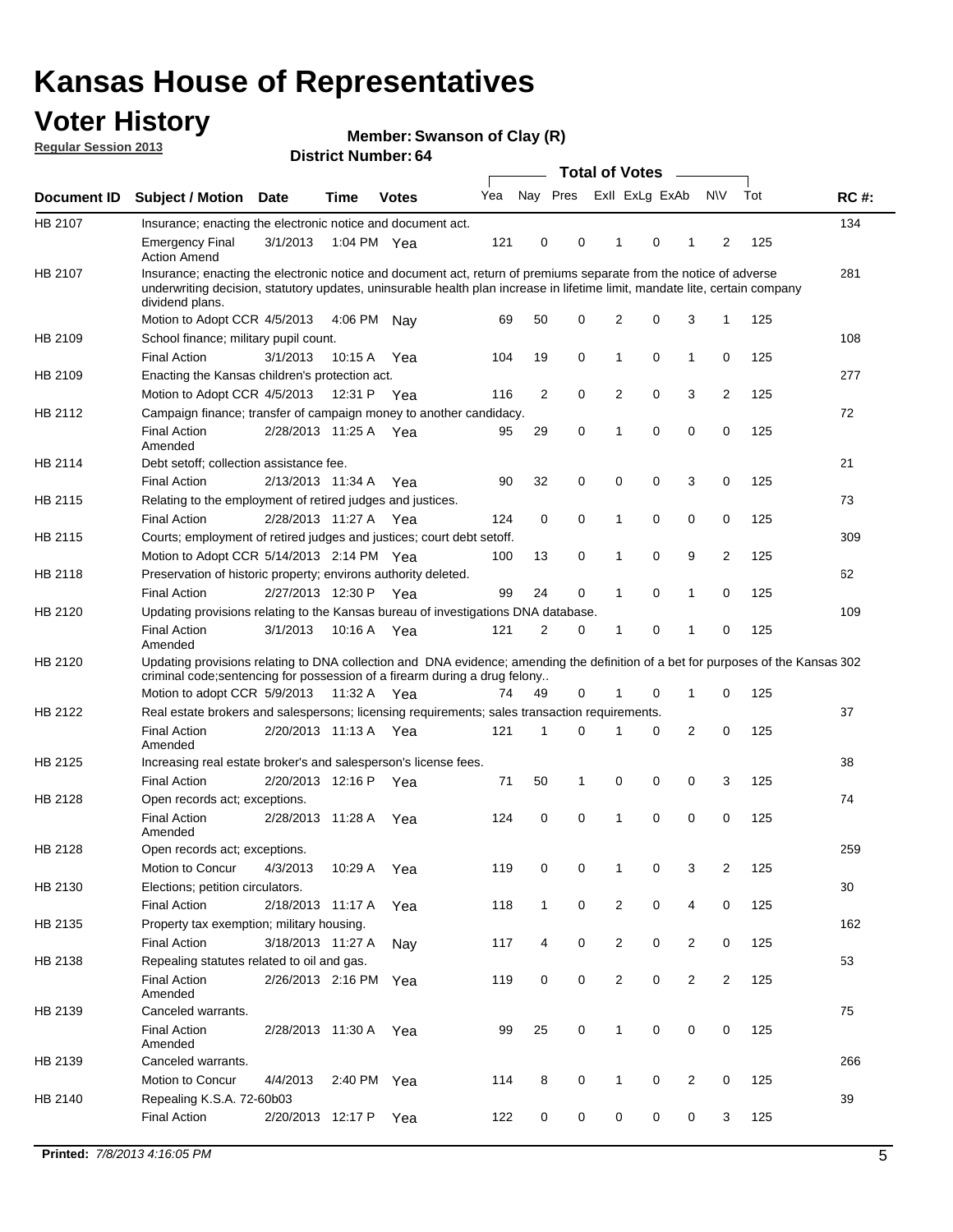**Voter History** 

**Member: Swanson of Clay (R)** 

**Regular Session 2013**

|             |                                                                                                                                                                  |                       |      |              |                             |                | <b>Total of Votes</b> |              |             |                |             |     |             |
|-------------|------------------------------------------------------------------------------------------------------------------------------------------------------------------|-----------------------|------|--------------|-----------------------------|----------------|-----------------------|--------------|-------------|----------------|-------------|-----|-------------|
| Document ID | <b>Subject / Motion Date</b>                                                                                                                                     |                       | Time | <b>Votes</b> | Yea Nay Pres ExII ExLg ExAb |                |                       |              |             |                | N\V         | Tot | <b>RC#:</b> |
| HB 2141     | Repealer; elections process for certain unified school districts.<br><b>Final Action</b>                                                                         | 2/14/2013 11:23 A Yea |      |              | 123                         | 0              | 0                     | 0            | 0           | 1              | 1           | 125 | 24          |
| HB 2142     | Certain educational statutes concerning USD land transfers and higher education loan and grant programs.<br><b>Final Action</b>                                  | 2/20/2013 12:19 P Yea |      |              | 122                         | 0              | $\Omega$              | $\Omega$     | $\Omega$    | 0              | 3           | 125 | 40          |
| HB 2143     | Repealing outdated provisions relating to the purchase of certain real estate by the department of corrections.                                                  |                       |      |              |                             |                |                       |              |             |                |             |     | 34          |
| HB 2144     | <b>Final Action</b><br>Repealing unnecessary statutes relating to juveniles.                                                                                     | 2/20/2013 11:09 A Yea |      |              | 122                         | 0              | 0                     | 1            | $\Omega$    | 2              | 0           | 125 | 76          |
| HB 2145     | <b>Final Action</b><br>Repealing K.S.A. 75-5028; concerning the sale of real estate by the secretary of transportation.                                          | 2/28/2013 11:32 A Yea |      |              | 124                         | 0              | $\mathbf 0$           | 1            | $\Omega$    | 0              | $\mathbf 0$ | 125 | 35          |
|             | <b>Final Action</b>                                                                                                                                              | 2/20/2013 11:11 A Yea |      |              | 122                         | 0              | $\Omega$              | 1            | $\Omega$    | $\overline{2}$ | 0           | 125 |             |
| HB 2146     | Repealing the cancer drug repository program K.S.A. 2012 Supp. 65-1664 through 65-1667 and amending K.S.A. 2012 Supp. 77<br>65-1636.                             |                       |      |              |                             |                |                       |              |             |                |             |     |             |
|             | <b>Final Action</b>                                                                                                                                              | 2/28/2013 11:33 A     |      | Yea          | 124                         | 0              | 0                     |              | 0           | 0              | 0           | 125 |             |
| HB 2147     | Repealer; use of metric system on certain road signs and markers, moving of heavy vehicles on bridges or culverts, interstate 94<br>bridges.                     |                       |      |              |                             |                |                       |              |             |                |             |     |             |
| HB 2148     | <b>Final Action</b><br>Repealers; postsecondary education scholarship provisions.                                                                                | 3/1/2013              |      | 9:52 AM Yea  | 123                         | 0              | 0                     | 1            | 0           | 1              | 0           | 125 | 41          |
|             | <b>Final Action</b>                                                                                                                                              | 2/20/2013 12:21 P     |      | Yea          | 106                         | 16             | $\mathbf 0$           | 0            | 0           | 0              | 3           | 125 |             |
| HB 2149     | Repealers; postsecondary education student loans and tuition grants.                                                                                             | 2/20/2013 12:22 P     |      |              |                             | 14             | 0                     | 0            | 0           | 0              | 3           |     | 42          |
| HB 2149     | <b>Final Action</b>                                                                                                                                              |                       |      | Yea          | 108                         |                |                       |              |             |                |             | 125 | 314         |
|             | Repealing a \$500,000 transfer from highway patrol training center fund to the state general fund.<br>Motion to Concur                                           | 5/23/2013 10:22 A Yea |      |              | 113                         | 0              | 0                     | 1            | 0           | 8              | 3           | 125 |             |
| HB 2150     | Repealers; workforce development loan program act.                                                                                                               |                       |      |              |                             |                |                       |              |             |                |             |     | 78          |
|             | <b>Final Action</b>                                                                                                                                              | 2/28/2013 11:34 A Yea |      |              | 94                          | 30             | $\mathbf 0$           | $\mathbf{1}$ | $\mathbf 0$ | 0              | 0           | 125 |             |
| HB 2150     | Senate Substitute for HB 2150 by Committee on Commerce--Concerning the Kansas employment first oversight commission.                                             |                       |      |              |                             |                |                       |              |             |                |             |     | 267         |
|             | Motion to Concur                                                                                                                                                 | 4/4/2013 2:44 PM Yea  |      |              | 110                         | 12             | 0                     | 1            | 0           | 2              | 0           | 125 |             |
| HB 2151     | Repealers; report on medically underserved areas of the state.<br><b>Final Action</b>                                                                            | 2/27/2013 12:31 P     |      |              |                             | 0              | $\mathbf 0$           | 1            | 0           | 1              | 0           | 125 | 63          |
| HB 2152     |                                                                                                                                                                  |                       |      | Yea          | 123                         |                |                       |              |             |                |             |     | 36          |
|             | Repealer: uniform land sales practices act.<br><b>Final Action</b>                                                                                               | 2/20/2013 11:12 A     |      |              | 122                         | 0              | 0                     | 1            | 0           | $\overline{2}$ | 0           | 125 |             |
| HB 2153     | Unused medications act; dontating entities.                                                                                                                      |                       |      | Yea          |                             |                |                       |              |             |                |             |     | 64          |
|             | <b>Final Action</b><br>Amended                                                                                                                                   | 2/27/2013 12:33 P     |      | Yea          | 123                         | 0              | 0                     | 1            | 0           | 1              | 0           | 125 |             |
| HB 2154     | Senate Substitute for HB 2154 by Committee on Public Health and Welfare--Cosmetology; relating to licensure and renewal of 31<br>persons, salons and clinics.    |                       |      |              |                             |                |                       |              |             |                |             |     |             |
|             | <b>Final Action</b><br>Amended                                                                                                                                   | 2/18/2013 11:19 A     |      | Yea          | 119                         | 0              | 0                     | 2            | 0           |                | 0           | 125 |             |
| HB 2155     | Cosmetology; relating to licensure and renewal.                                                                                                                  |                       |      |              |                             |                |                       |              |             |                |             |     | 32          |
|             | <b>Final Action</b><br>Amended                                                                                                                                   | 2/18/2013 11:21 A Yea |      |              | 119                         | 0              | 0                     | 2            | 0           | 4              | 0           | 125 |             |
| HB 2156     | Repealers; school finance; area vocational school fund; local effort as applied to U.S.D. No. 450                                                                |                       |      |              |                             |                |                       |              |             |                |             |     | 43          |
|             | <b>Final Action</b>                                                                                                                                              | 2/20/2013 12:23 P     |      | Yea          | 122                         | 0              | 0                     | 0            | 0           | 0              | 3           | 125 |             |
| HB 2160     | Quality care assessment on skilled nursing care facilities.                                                                                                      |                       |      |              |                             |                |                       |              |             |                |             |     | 144         |
|             | <b>Final Action</b>                                                                                                                                              | 3/7/2013              |      | 12:13 P Yea  | 100                         | 21             | 0                     | 1            | 0           | 3              | 0           | 125 |             |
| HB 2162     | Prohibition on use of state appropriated moneys to lobby relating to gun control at federal, state and local ogvernment level.<br><b>Final Action</b><br>Amended | 2/28/2013 11:36 A Yea |      |              | 120                         | $\overline{4}$ | 0                     | 1            | 0           | 0              | 0           | 125 | 79          |
| HB 2162     | Prohibition on use of state appropriated moneys to lobby at federal, state and local government levels relating to gun control.                                  |                       |      |              |                             |                |                       |              |             |                |             |     | 312         |
|             | Motion to adopt CCR 5/21/2013 2:52 PM Nay                                                                                                                        |                       |      |              | 83                          | 28             | 0                     | 1            | 0           | 13             | 0           | 125 |             |
| HB 2163     | Relating to garnishment proceedings.<br><b>Final Action</b>                                                                                                      | 2/28/2013 11:37 A Yea |      |              | 124                         | 0              | 0                     | 1            | 0           | 0              | 0           | 125 | 80          |
|             |                                                                                                                                                                  |                       |      |              |                             |                |                       |              |             |                |             |     |             |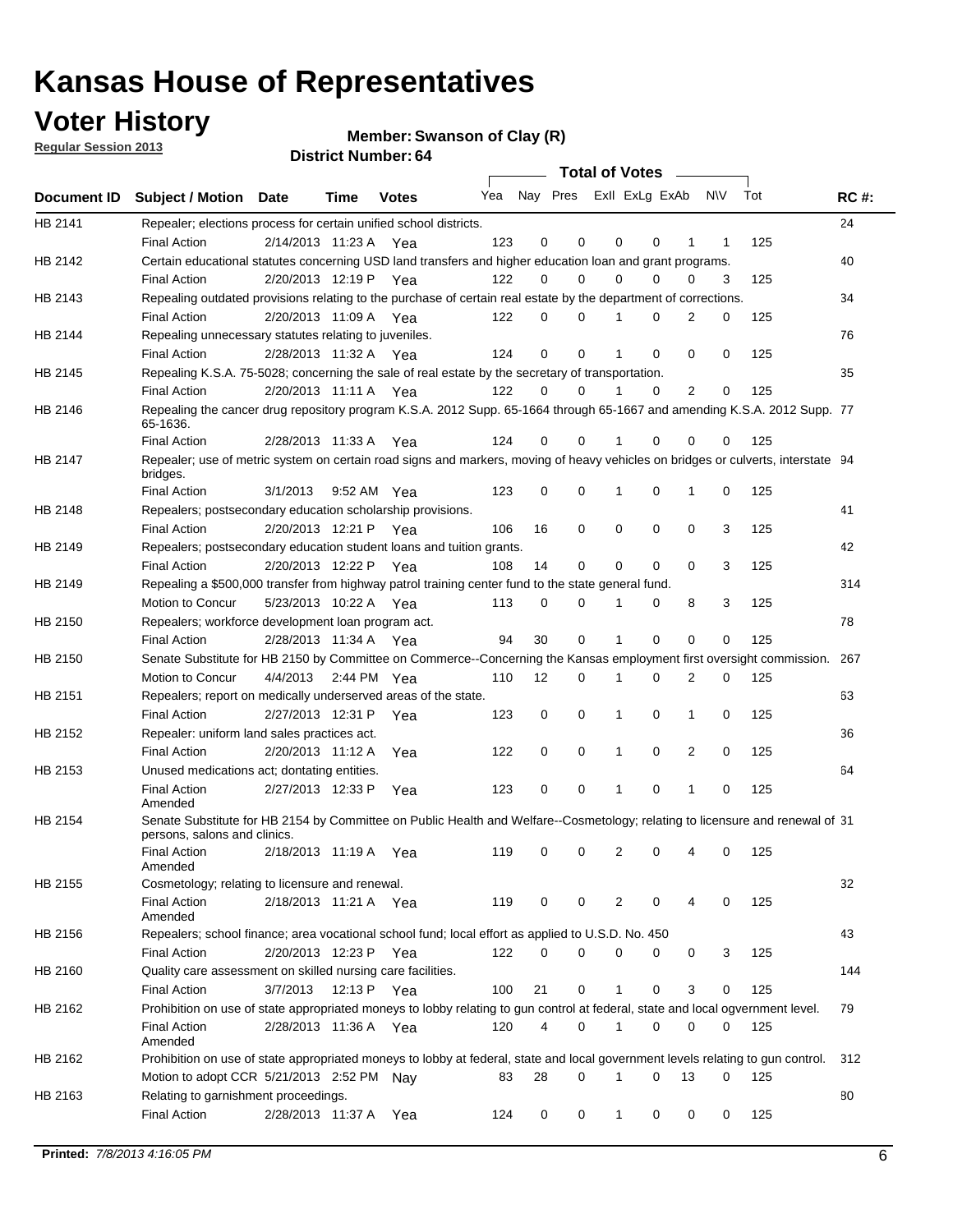## **Voter History**

**Member: Swanson of Clay (R)** 

**Regular Session 2013**

|             |                                                                                                                                                                                                                                    |                       |             | PISUILLINUIIIDEL. 04 |     |              |          |                  |          |                |              |     |             |
|-------------|------------------------------------------------------------------------------------------------------------------------------------------------------------------------------------------------------------------------------------|-----------------------|-------------|----------------------|-----|--------------|----------|------------------|----------|----------------|--------------|-----|-------------|
|             |                                                                                                                                                                                                                                    |                       |             |                      |     |              |          | Total of Votes – |          |                |              |     |             |
| Document ID | <b>Subject / Motion</b>                                                                                                                                                                                                            | <b>Date</b>           | Time        | <b>Votes</b>         | Yea | Nay Pres     |          | Exll ExLg ExAb   |          |                | <b>NV</b>    | Tot | <b>RC#:</b> |
| HB 2164     | Relating to jurors; information disqualifying prospective juror from jury service.                                                                                                                                                 |                       |             |                      |     |              |          |                  |          |                |              |     | 47          |
|             | <b>Final Action</b><br>Amended                                                                                                                                                                                                     | 2/25/2013 12:12 P     |             | Nav                  | 75  | 45           | 0        | 0                | 0        | 0              | 5            | 125 |             |
| HB 2164     | Juries and grand juries.                                                                                                                                                                                                           |                       |             |                      |     |              |          |                  |          |                |              |     | 284         |
|             | Motion to Adopt CCR 4/5/2013                                                                                                                                                                                                       |                       |             | 5:53 PM Yea          | 92  | 28           | 0        | 2                | 0        | 2              | 1            | 125 |             |
| HB 2166     | Sub HB 2166 by Committee on Judiciary -- Relating to the medical assistance recovery program.                                                                                                                                      |                       |             |                      |     |              |          |                  |          |                |              |     | 165         |
|             | Final Action Sub Bill 3/19/2013 10:34 A Yea                                                                                                                                                                                        |                       |             |                      | 112 | 11           | 0        | 1                | 0        | 1              | 0            | 125 |             |
|             | Amended                                                                                                                                                                                                                            |                       |             |                      |     |              |          |                  |          |                |              |     | 54          |
| HB 2167     | Establishing Native American legislative day at the capitol.                                                                                                                                                                       |                       |             |                      | 119 | 0            | $\Omega$ | 2                | 0        | 2              |              | 125 |             |
|             | <b>Final Action</b>                                                                                                                                                                                                                | 2/26/2013 2:17 PM Yea |             |                      |     |              |          |                  |          |                | 2            |     |             |
| HB 2167     | Senate Substitute for HB 2167 by Committee on Federal and State Affairs -- Concerning fireworks; regulations thereof.                                                                                                              |                       |             |                      |     |              |          |                  |          |                |              |     | 261         |
|             | Motion to Concur                                                                                                                                                                                                                   | 4/4/2013              | 11:11 A Yea |                      | 100 | 23           | $\Omega$ | 1                | 0        | $\mathbf{1}$   | 0            | 125 |             |
| HB 2169     | Allowing for proceedings to determine final disposition of prisoner's pending probation revocations.                                                                                                                               |                       |             |                      |     |              |          |                  |          |                |              |     | 49          |
|             | <b>Final Action</b>                                                                                                                                                                                                                | 2/26/2013 2:10 PM Yea |             |                      | 119 | 0            | $\Omega$ | 0                | 0        | 0              | 6            | 125 |             |
| HB 2170     | Concerning sentencing dispositions, probation and postrelease supervision.                                                                                                                                                         |                       |             |                      |     |              |          |                  |          |                |              |     | 110         |
|             | <b>Final Action</b><br>Amended                                                                                                                                                                                                     | 3/1/2013              | 10:23 A     | Nav                  | 79  | 44           | 0        | 1                | 0        | 1              | 0            | 125 |             |
| HB 2170     | Concerning sentencing dispositions, probation and postrelease supervision.                                                                                                                                                         |                       |             |                      |     |              |          |                  |          |                |              |     | 256         |
|             | Motion to Concur                                                                                                                                                                                                                   | 4/1/2013              | 10.54 A     | Yea                  | 75  | 44           | 0        | 1                | 0        | $\overline{2}$ | 3            | 125 |             |
| HB 2172     | Cemeteries; cemetery corporations and cemetery merchandise.                                                                                                                                                                        |                       |             |                      |     |              |          |                  |          |                |              |     | 81          |
|             | <b>Final Action</b><br>Amended                                                                                                                                                                                                     | 2/28/2013 11:38 A Yea |             |                      | 124 | 0            | $\Omega$ | 1                | $\Omega$ | $\Omega$       | 0            | 125 |             |
| HB 2176     | The Eisenhower foundation license plate.                                                                                                                                                                                           |                       |             |                      |     |              |          |                  |          |                |              |     | 57          |
|             | <b>Final Action</b>                                                                                                                                                                                                                | 2/27/2013 12:11 P     |             | Yea                  | 112 | 11           | 0        | 0                | 0        | 1              | 1            | 125 |             |
| HB 2177     | Relating to motor carriers; concerning safety rules and regulations; certificates of convenience and necessity; transportation of 55<br>certain materials.                                                                         |                       |             |                      |     |              |          |                  |          |                |              |     |             |
|             | <b>Final Action</b><br>Amended                                                                                                                                                                                                     | 2/26/2013 2:18 PM Yea |             |                      | 119 | 0            | $\Omega$ | $\overline{2}$   | 0        | $\overline{2}$ | 2            | 125 |             |
| HB 2179     | Amending the secretary of labor's role of taking assignment of wage claims.                                                                                                                                                        |                       |             |                      |     |              |          |                  |          |                |              |     | 111         |
|             | <b>Final Action</b><br>Amended                                                                                                                                                                                                     | 3/1/2013              |             | 10:24 A Yea          | 87  | 36           | 0        | 1                | 0        | 1              | 0            | 125 |             |
| HB 2181     | Authorizing licensing bodies to accept certain online distance education courses towards licensure for military service member 55<br>applicants                                                                                    |                       |             |                      |     |              |          |                  |          |                |              |     |             |
|             | <b>Final Action</b>                                                                                                                                                                                                                | 2/27/2013 12:34 P     |             | Yea                  | 123 | 0            | 0        | 1                | 0        | 1              | 0            | 125 |             |
| HB 2182     | Relating to grand juries.                                                                                                                                                                                                          |                       |             |                      |     |              |          |                  |          |                |              |     | 152         |
|             | <b>Final Action</b><br>Amended                                                                                                                                                                                                     | 3/13/2013 11:20 A     |             | Yea                  | 100 | 24           | 0        | 0                | 0        | 1              | 0            | 125 |             |
| HB 2183     | Substitute HB 2183 by Committee on Health and Human Services - - designation and control of infectious and contagious<br>diseases.                                                                                                 |                       |             |                      |     |              |          |                  |          |                |              |     | 112         |
|             | Final Action Sub Bill 3/1/2013<br>Amended                                                                                                                                                                                          |                       |             | 10:26 A Yea          | 122 | $\mathbf{1}$ | 0        | $\mathbf{1}$     | 0        | $\mathbf 1$    | 0            | 125 |             |
| HB 2183     | Substitute HB 2183 by Committee on Health and Human Services -- department of health and environment statutory duties<br>and functions, infectious and contagious diseases, laboratory services, health information technology and |                       |             |                      |     |              |          |                  |          |                |              |     | 297         |
|             | Motion to Adopt CCR 4/5/2013                                                                                                                                                                                                       |                       |             | 9:37 PM Yea          | 120 | 0            | 0        | 2                | 0        | 2              | $\mathbf{1}$ | 125 |             |
| HB 2185     | Consolidation of citites and counties; dual majority vote.                                                                                                                                                                         |                       |             |                      |     |              |          |                  |          |                |              |     | 113         |
|             | <b>Final Action</b><br>Amended                                                                                                                                                                                                     | 3/1/2013              |             | 10:27 A Yea          | 119 | 4            | 0        | $\mathbf{1}$     | 0        | 1              | 0            | 125 |             |
| HB 2193     | Public facilities; accessiblity standards for disabled persons.                                                                                                                                                                    |                       |             |                      |     |              |          |                  |          |                |              |     | 145         |
|             | <b>Final Action</b>                                                                                                                                                                                                                | 3/7/2013              |             | 12:14 P Yea          | 121 | 0            | 0        | 1                | 0        | 3              | 0            | 125 |             |
| HB 2195     | Claims against the state; 2012 Joint Committee recommendations.                                                                                                                                                                    |                       |             |                      |     |              |          |                  |          |                |              |     | 146         |
|             | <b>Final Action</b><br>Amended                                                                                                                                                                                                     | 3/7/2013              |             | 12:16 P Yea          | 110 | 10           | 0        | 1                | 0        | 3              | 1            | 125 |             |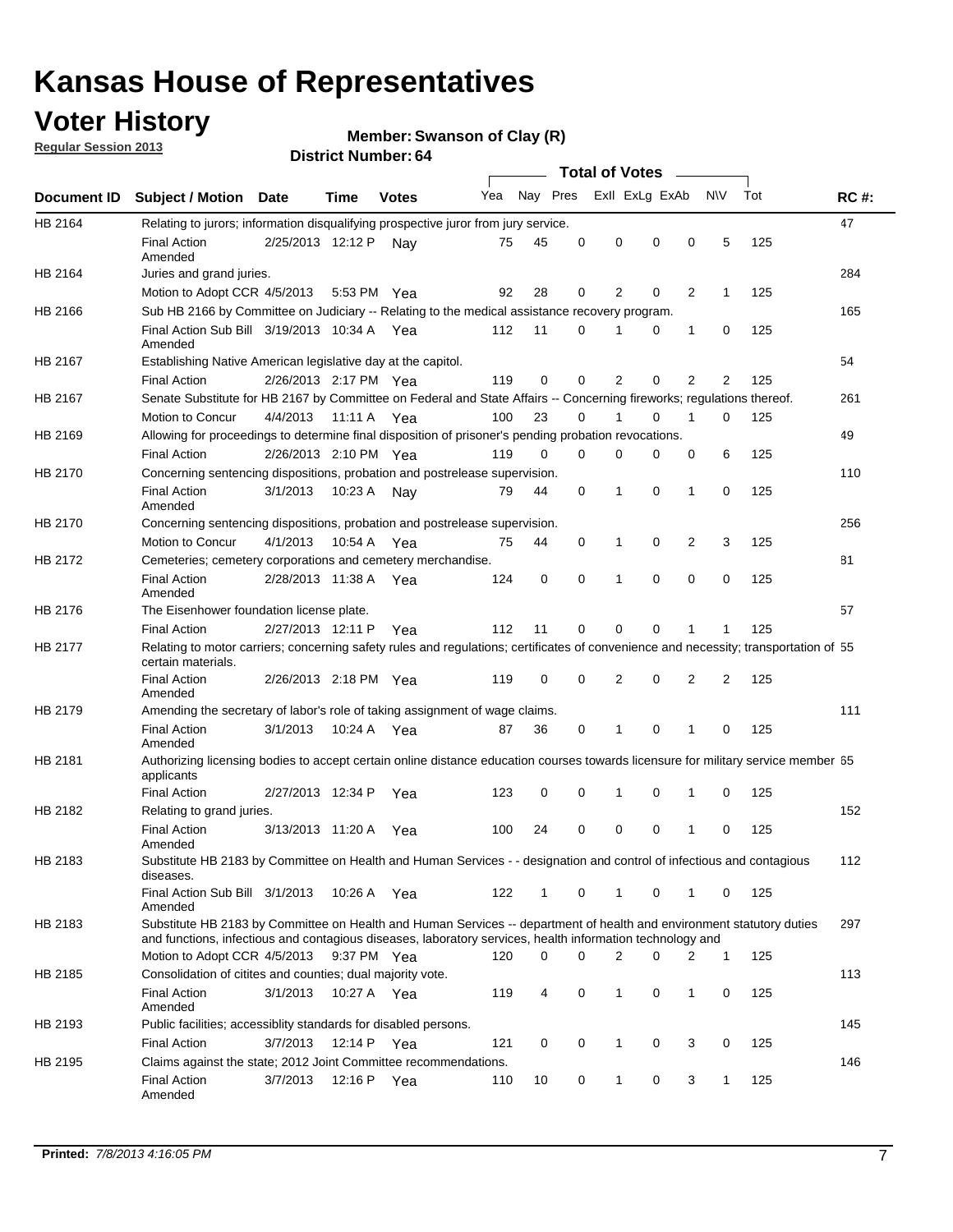## **Voter History**

**Member: Swanson of Clay (R)** 

**Regular Session 2013**

|             |                                                                                                                                                                             |                       |             |              |     |             |   | <b>Total of Votes</b> |   |                |              |     |             |
|-------------|-----------------------------------------------------------------------------------------------------------------------------------------------------------------------------|-----------------------|-------------|--------------|-----|-------------|---|-----------------------|---|----------------|--------------|-----|-------------|
| Document ID | <b>Subject / Motion Date</b>                                                                                                                                                |                       | Time        | <b>Votes</b> | Yea | Nay Pres    |   | Exll ExLg ExAb        |   |                | <b>NV</b>    | Tot | <b>RC#:</b> |
| HB 2197     | Kansas state high school activities association; membership of board of directors and executive board.                                                                      |                       |             |              |     |             |   |                       |   |                |              |     | 249         |
|             | <b>Emergency Final</b><br><b>Action Amend</b>                                                                                                                               | 3/26/2013 8:46 PM Nay |             |              | 69  | 53          | 0 |                       | 0 | 2              | 0            | 125 |             |
| HB 2199     | Second amendment protection act.                                                                                                                                            |                       |             |              |     |             |   |                       |   |                |              |     | 157         |
|             | <b>Final Action</b><br>Amended                                                                                                                                              | 3/14/2013 11:34 A     |             | Yea          | 94  | 29          | 0 | 0                     | 0 | 2              | 0            | 125 |             |
| HB 2199     | Senate Substitute for HB 2199 by Committee on Federal and State Affairs--Secretary of Administration; successor; diretor of                                                 |                       |             |              |     |             |   |                       |   |                |              |     | 313         |
|             | accounts and reports; certain rules and regulations; Kansas liquor control act.                                                                                             |                       |             |              |     |             |   |                       |   |                |              |     |             |
|             | Motion to adopt CCR 5/22/2013 2:17 PM Yea                                                                                                                                   |                       |             |              | 89  | 23          | 0 | 1                     | 0 | 12             | 0            | 125 |             |
| HB 2200     | Executive chief information technology officer; office of information tehcnology services.                                                                                  |                       |             |              |     |             |   |                       |   |                |              |     | 114         |
|             | <b>Final Action</b><br>Amended                                                                                                                                              | 3/1/2013              | 10:28 A     | Yea          | 121 | 2           | 0 | 1                     | 0 | 1              | 0            | 125 |             |
| HB 2201     | Telecommunications; regulation by the state corporation commission and distributions from the Kansas universal service<br>fund.                                             |                       |             |              |     |             |   |                       |   |                |              |     | 33          |
|             | <b>Final Action</b><br>Amended                                                                                                                                              | 2/18/2013 11:24 A     |             | Yea          | 118 | 1           | 0 | 2                     | 0 | 4              | 0            | 125 |             |
| HB 2201     | Telecommunications; regulation by the state corporation commission and distributions from the Kansas universal service<br>fund.                                             |                       |             |              |     |             |   |                       |   |                |              |     | 278         |
|             | Motion to Adopt CCR 4/5/2013                                                                                                                                                |                       | 12:57 P     | Nav          | 99  | 20          | 0 | 2                     | 0 | 3              | $\mathbf{1}$ | 125 |             |
| HB 2202     | Providing automatic relief from certain motor carrier restrictions upon the governor's declaration of emergency.                                                            |                       |             |              |     |             |   |                       |   |                |              |     | 44          |
|             | <b>Final Action</b><br>Amended                                                                                                                                              | 2/20/2013 12:25 P     |             | Yea          | 122 | 0           | 0 | 0                     | 0 | 0              | 3            | 125 |             |
| HB 2203     | Relating to exercise of religion.                                                                                                                                           |                       |             |              |     |             |   |                       |   |                |              |     | 115         |
|             | <b>Final Action</b><br>Amended                                                                                                                                              | 3/1/2013              | 10:31 A     | Yea          | 109 | 14          | 0 | 1                     | 0 | 1              | 0            | 125 |             |
| HB 2203     | Relating to exercise of religion.                                                                                                                                           |                       |             |              |     |             |   |                       |   |                |              |     | 200         |
|             | Motion to Concur                                                                                                                                                            | 3/25/2013 9:41 AM     |             | Yea          | 109 | 12          | 0 | 2                     | 0 | 2              | 0            | 125 |             |
| HB 2204     | Relating to redemption of real property.                                                                                                                                    |                       |             |              |     |             |   |                       |   |                |              |     | 116         |
|             | <b>Final Action</b><br>Amended                                                                                                                                              | 3/1/2013              | 10:32 A     | Yea          | 123 | $\mathbf 0$ | 0 | 1                     | 0 | $\mathbf{1}$   | 0            | 125 |             |
| HB 2204     | Extending the judicial branch surcharge for two years.                                                                                                                      |                       |             |              |     |             |   |                       |   |                |              |     | 308         |
|             | Motion to adopt CCR 5/13/2013 10:38 A Yea                                                                                                                                   |                       |             |              | 121 | 1           | 0 | 0                     | 0 | 3              | 0            | 125 |             |
| HB 2205     | Adoption hearings; time and waiver of notice.                                                                                                                               |                       |             |              |     |             |   |                       |   |                |              |     | 117         |
|             | <b>Final Action</b><br>Amended                                                                                                                                              | 3/1/2013              | 10:33 A Yea |              | 123 | 0           | 0 | 1                     | 0 | 1              | 0            | 125 |             |
| HB 2207     | Substitute HB 2207 by Committee on Agriculture and Natural Resources--Amending provisions relating to the regulation and<br>certification of animal feeding facilities.     |                       |             |              |     |             |   |                       |   |                |              |     | 56          |
|             | Final Action Sub Bill 2/26/2013 2:20 PM Yea                                                                                                                                 |                       |             |              | 119 | 0           | 0 | 2                     | 0 | $\overline{2}$ | 2            | 125 |             |
| HB 2207     | Substitute HB 2207 by Committee on Agriculture and Natural Resources--Amending provisions relating to the regulation and 257<br>certification of animal feeding facilities. |                       |             |              |     |             |   |                       |   |                |              |     |             |
|             | Motion to Concur                                                                                                                                                            | 4/1/2013              | 2:23 PM Yea |              | 119 | 0           | 0 | 1                     | 0 | 3              | 2            | 125 |             |
| HB 2209     | Amendments to the Kansas offender registration act.                                                                                                                         |                       |             |              |     |             |   |                       |   |                |              |     | 66          |
|             | <b>Final Action</b><br>Amended                                                                                                                                              | 2/27/2013 12:35 P Yea |             |              | 123 | 0           | 0 | $\mathbf{1}$          | 0 | $\mathbf{1}$   | 0            | 125 |             |
| HB 2210     | Elections; change of party affiliation.                                                                                                                                     |                       |             |              |     |             |   |                       |   |                |              |     | 132         |
|             | <b>Emergency Final</b><br><b>Action Amend</b>                                                                                                                               | 3/1/2013              | 1:02 PM Nay |              | 72  | 49          | 0 |                       | 0 | 1              | 2            | 125 |             |
| HB 2212     | Concerning the requirements to receiving a service grant through the veterans claims assistance program.                                                                    |                       |             |              |     |             |   |                       |   |                |              |     | 118         |
|             | <b>Final Action</b>                                                                                                                                                         | 3/1/2013              | 10:34 A Yea |              | 123 | 0           | 0 | $\mathbf{1}$          | 0 | 1              | 0            | 125 |             |
| HB 2213     | Member elections and retirement benefit determinations and one-time payments under KPERS act of 2015.                                                                       |                       |             |              |     |             |   |                       |   |                |              |     | 27          |
|             | <b>Final Action</b><br>Amended                                                                                                                                              | 2/15/2013 11:19 A Yea |             |              | 115 | 0           | 0 | 2                     | 2 | 3              | 3            | 125 |             |
| HB 2213     | Member elections and retirement benefit determinations and one-time payments under KPERS act of 2015.                                                                       |                       |             |              |     |             |   |                       |   |                |              |     | 311         |
|             | Motion to adopt CCR 5/20/2013 2:11 PM Yea                                                                                                                                   |                       |             |              | 104 | $\Omega$    | 0 | 1                     | 0 | 16             | 4            | 125 |             |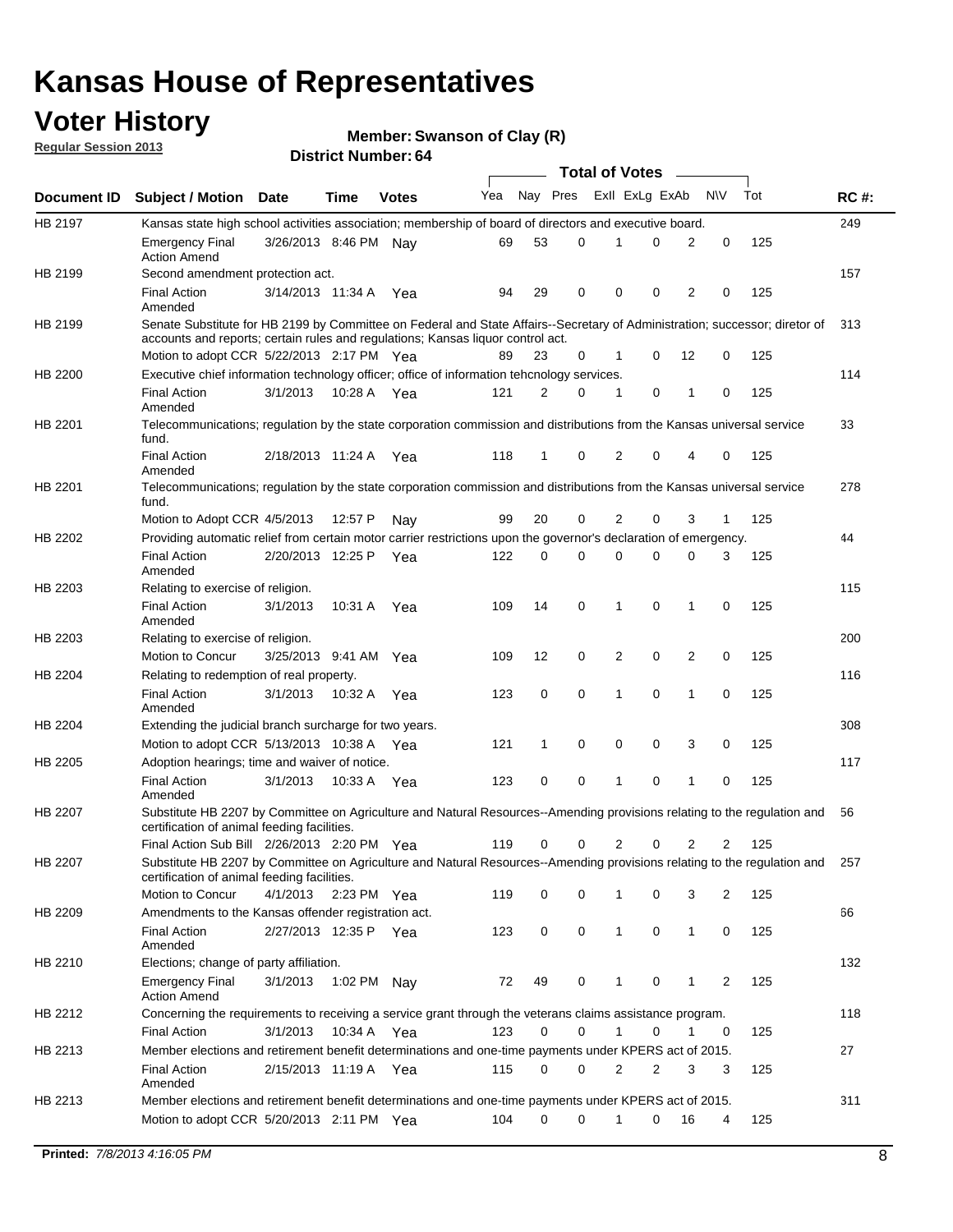## **Voter History**

**Member: Swanson of Clay (R)** 

**Regular Session 2013**

|                |                                                                                                                                                                                                               |                       |               |              |     |          |          | <b>Total of Votes</b> |          | $\overline{\phantom{a}}$ |           |     |             |
|----------------|---------------------------------------------------------------------------------------------------------------------------------------------------------------------------------------------------------------|-----------------------|---------------|--------------|-----|----------|----------|-----------------------|----------|--------------------------|-----------|-----|-------------|
| Document ID    | Subject / Motion Date                                                                                                                                                                                         |                       | <b>Time</b>   | <b>Votes</b> | Yea | Nay Pres |          | Exll ExLg ExAb        |          |                          | <b>NV</b> | Tot | <b>RC#:</b> |
| HB 2216        | Repealing certain joint committees and amending related statutes; amending the joint committees on special claims against<br>the state.                                                                       |                       |               |              |     |          |          |                       |          |                          |           |     | 119         |
|                | <b>Final Action</b><br>Amended                                                                                                                                                                                | 3/1/2013              | 10:36 A       | Yea          | 91  | 32       | 0        | 1                     | 0        | 1                        | 0         | 125 |             |
| HB 2216        | Repealing certain joint committees and amending related statutes; amending the joint committees on special claims against<br>the state.                                                                       |                       |               |              |     |          |          |                       |          |                          |           |     | 323         |
|                | Motion to adopt CCR 6/2/2013                                                                                                                                                                                  |                       | 12:18 A       | Yea          | 81  | 28       | 0        | 1                     | 0        | 6                        | 9         | 125 |             |
| HB 2217        | Creating the crime of female genital mutilation and setting the penalty.                                                                                                                                      |                       |               |              |     |          |          |                       |          |                          |           |     | 120         |
|                | <b>Final Action</b><br>Amended                                                                                                                                                                                | 3/1/2013              | 10:37 A Yea   |              | 123 | 0        | 0        | 1                     | 0        | 1                        | 0         | 125 |             |
| HB 2218        | Driving under the influence of alcohol or drugs; tests; implied consent; administrative hearings.                                                                                                             |                       |               |              |     |          |          |                       |          |                          |           |     | 82          |
|                | <b>Final Action</b>                                                                                                                                                                                           | 2/28/2013 11:40 A Yea |               |              | 124 | 0        | $\Omega$ |                       | $\Omega$ | 0                        | 0         | 125 |             |
| HB 2218        | Driving under the influence of alcohol or drugs; boating under the influence of alcohol or drugs; tests; implied consent;<br>administrative hearings; aggravated battery DUI.<br>Motion to adopt CCR 5/9/2013 |                       | 11:46 A Yea   |              | 120 | 2        | 0        | 1                     | 0        | 1                        | 1         | 125 | 303         |
| HB 2221        | Enacting the equal access act; school employees; professional employees organization.                                                                                                                         |                       |               |              |     |          |          |                       |          |                          |           |     | 83          |
|                | <b>Final Action</b>                                                                                                                                                                                           | 2/28/2013 11:42 A     |               |              | 71  | 53       | 0        | 1                     | 0        | 0                        | 0         | 125 |             |
|                |                                                                                                                                                                                                               |                       |               | Nay          |     |          |          |                       |          |                          |           |     | 141         |
| HB 2222        | School districts; bullying policies.<br>Emergency Final<br><b>Action Amend</b>                                                                                                                                | 3/1/2013              | 1:13 PM $Yea$ |              | 119 | 1        | 1        | 1                     | 0        | 1                        | 2         | 125 |             |
| HB 2228        | Decreased employer payments to group insurance reserve fund for KPERS plan of death and long-term disability benefits<br>during fiscal years 2014 and 2015.                                                   |                       |               |              |     |          |          |                       |          |                          |           |     | 28          |
|                | <b>Final Action</b><br>Amended                                                                                                                                                                                | 2/15/2013 11:21 A Yea |               |              | 115 | 0        | 0        | 2                     | 2        | 3                        | 3         | 125 |             |
| HB 2231        | Substitute HB 2231 by Committee on Appropriations - Appropriations for FY 2014, FY 2015, FY 2016, FY 2017 and FY 2018 177<br>for various state agencies; capital improvement projects.                        |                       |               |              |     |          |          |                       |          |                          |           |     |             |
|                | Final Action Sub Bill 3/20/2013 10:29 A<br>Amended                                                                                                                                                            |                       |               | Nav          | 68  | 55       | 0        | 1                     | 0        | 1                        | 0         | 125 |             |
| HB 2234        | Contracts between the Kansas turnpike authority and the Kansas department of transportation.                                                                                                                  |                       |               |              |     |          |          |                       |          |                          |           |     | 151         |
|                | <b>Final Action</b><br>Amended                                                                                                                                                                                | 3/11/2013 11:16 A     |               | Nay          | 81  | 41       | 0        | 0                     | 1        | 2                        | 0         | 125 |             |
| HB 2234        | Naming the secretary of transportation as the director of operations of the Kansas turnpike authority; pertaining to certain<br>contracts between the authority and the department of transportation.         |                       |               |              |     |          |          |                       |          |                          |           |     | 299         |
|                | Motion to Adopt CCR 4/5/2013                                                                                                                                                                                  |                       | 10:12 P Yea   |              | 76  | 44       | 0        | 2                     | 0        | 2                        | 1         | 125 |             |
| <b>HB 2244</b> | Taxation of watercraft.<br><b>Emergency Final</b>                                                                                                                                                             | 3/26/2013 8:49 PM Yea |               |              | 107 | 15       | 0        | 1                     | 0        | 2                        | 0         | 125 | 250         |
|                | <b>Action Amend</b>                                                                                                                                                                                           |                       |               |              |     |          |          |                       |          |                          |           |     |             |
| HB 2249        | City annexation of fire district land; double taxation; refund.                                                                                                                                               |                       |               |              |     |          |          |                       |          |                          |           |     | 121         |
|                | Final Action<br>Amended                                                                                                                                                                                       | 3/1/2013 10:39 A Yea  |               |              | 101 | 22       | 0        | 1                     | $\cap$   | 1                        | $\Omega$  | 125 |             |
| HB 2249        | Certain property issues; fire districts; historic preservation; solid waste.                                                                                                                                  |                       |               |              |     |          |          |                       |          |                          |           |     | 310         |
|                | Motion to Adopt CCR 5/17/2013 10:25 A Yea                                                                                                                                                                     |                       |               |              | 92  | 18       | 0        |                       | 0        | 14                       | 0         | 125 |             |
| HB 2252        | Eliminating the statute of limitations for prosecutions of rape and aggravated criminal sodomy.                                                                                                               |                       |               |              |     |          |          |                       |          |                          |           |     | 122         |
|                | <b>Final Action</b>                                                                                                                                                                                           | 3/1/2013              | 10:40 A Yea   |              | 123 | $\Omega$ | 0        |                       | 0        | 1                        | 0         | 125 |             |
|                | Amended                                                                                                                                                                                                       |                       |               |              |     |          |          |                       |          |                          |           |     |             |
| HB 2253        | Abortion; prohibiting funding for abortion services; amending late-term abortion and woman's- right-to-know statutes.                                                                                         |                       |               |              |     |          |          |                       |          |                          |           |     | 178         |
|                | <b>Final Action</b><br>Amended                                                                                                                                                                                | 3/20/2013 10:31 A Yea |               |              | 92  | 31       | 0        | 1                     | 0        | 1                        | 0         | 125 |             |
| HB 2253        | Abortion; prohibiting funding for abortion services; amending late-term abortion and woman's- right-to-know statutes.                                                                                         |                       |               |              |     |          |          |                       |          |                          |           |     | 301         |
|                | Motion to Adopt CCR 4/5/2013                                                                                                                                                                                  |                       | 10:34 P Yea   |              | 90  | 30       | 0        | 2                     | 0        | 2                        | 1         | 125 |             |
| HB 2255        | Economic development; investments in telecommunications machinery and equipment.                                                                                                                              |                       |               |              |     |          |          |                       |          |                          |           |     | 142         |
|                | EFA Sub Bill<br>Amended                                                                                                                                                                                       | 3/1/2013              | 1:15 PM Yea   |              | 116 | 5        | 0        | -1                    | 0        | 1                        | 2         | 125 |             |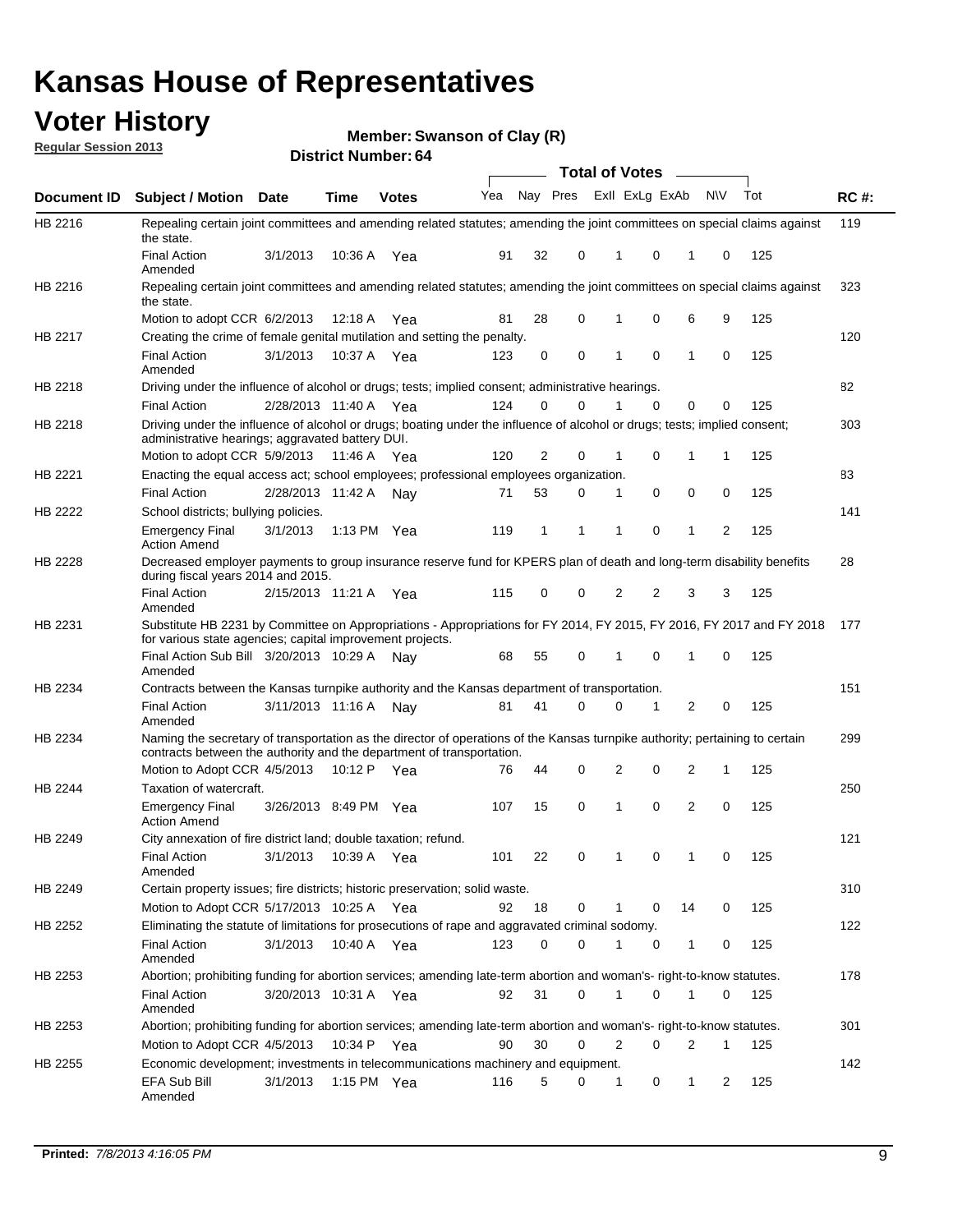## **Voter History**

**Member: Swanson of Clay (R)** 

**Regular Session 2013**

|                    |                                                                                                                                                                                       |                       |             | <b>DISTILL MUILIDEL. 04</b> |     |                         |             | Total of Votes – |              |                |              |     |             |
|--------------------|---------------------------------------------------------------------------------------------------------------------------------------------------------------------------------------|-----------------------|-------------|-----------------------------|-----|-------------------------|-------------|------------------|--------------|----------------|--------------|-----|-------------|
| <b>Document ID</b> | <b>Subject / Motion</b>                                                                                                                                                               | <b>Date</b>           | Time        | <b>Votes</b>                | Yea | Nay Pres ExII ExLg ExAb |             |                  |              |                | <b>NV</b>    | Tot | <b>RC#:</b> |
| HB 2259            | Domestic relations; relating to dissolution of marriage;                                                                                                                              |                       |             |                             |     |                         |             |                  |              |                |              |     | 58          |
|                    | <b>Final Action</b>                                                                                                                                                                   | 2/27/2013 12:12 P Yea |             |                             | 123 | 0                       | 0           | 1                | 0            | 1              | 0            | 125 |             |
| HB 2261            | Authorizing the expenditure of unencumbered balances held by school district; removing the cap for contingency reserve<br>fund.                                                       |                       |             |                             |     |                         |             |                  |              |                |              |     | 48          |
|                    | <b>Final Action</b><br>Amended                                                                                                                                                        | 2/25/2013 12:13 P     |             | Yea                         | 120 | 0                       | 0           | 0                | 0            | 0              | 5            | 125 |             |
| HB 2261            | School districts; expenditure of unencumbered bala ces; removing the cap for contingency reserve fund; establishing celebrate 305                                                     |                       |             |                             |     |                         |             |                  |              |                |              |     |             |
|                    | freedom week; bullying policies. ies.<br>Motion to adopt CCR 5/9/2013                                                                                                                 |                       | 2:25 PM Yea |                             | 119 | $\mathbf{1}$            | 0           | 1                | 0            | 4              | 0            | 125 |             |
| HB 2262            | Substitute HB 2262 by Committee on Appropriations - Amending the percentage amount that is deposited into the oil and gas 210<br>valuation depletion trust fund from 12.41% to 8.25%. |                       |             |                             |     |                         |             |                  |              |                |              |     |             |
|                    | Final Action Sub Bill 3/26/2013 9:58 AM Yea                                                                                                                                           |                       |             |                             | 96  | 23                      | 0           |                  | 0            | 5              | 0            | 125 |             |
| HB 2267            | Income tax, credits, high performance incentive program; subtraction modifications, certain expenses related to living dinor                                                          |                       |             |                             |     |                         |             |                  |              |                |              |     | 252         |
|                    | organ donations.<br><b>Emergency Final</b>                                                                                                                                            | 3/26/2013 8:52 PM Yea |             |                             | 106 | 16                      | 0           | $\mathbf 1$      | 0            | 2              | 0            | 125 |             |
|                    | <b>Action Amend</b>                                                                                                                                                                   |                       |             |                             |     |                         |             |                  |              |                |              |     |             |
| HB 2269            | John Bower memorial highway.                                                                                                                                                          |                       |             |                             |     |                         |             |                  |              |                |              |     | 84          |
|                    | <b>Final Action</b><br>Amended                                                                                                                                                        | 2/28/2013 11:44 A Yea |             |                             | 114 | 10                      | 0           | 1                | 0            | 0              | 0            | 125 |             |
| HB 2272            | Exempting IRB-purchased property from property taxatin without state ownerhsip requirement.                                                                                           |                       |             |                             |     |                         |             |                  |              |                |              |     | 123         |
|                    | <b>Final Action</b>                                                                                                                                                                   | 3/1/2013              | 10:41 A Yea |                             | 123 | 0                       | 0           | 1                | 0            | $\mathbf{1}$   | 0            | 125 |             |
| HB 2278            | Creating a penalty enhancement for the theft or burglary of a firearm.                                                                                                                |                       |             |                             |     |                         |             |                  |              |                |              |     | 135         |
|                    | <b>Emergency Final</b><br><b>Action Amend</b>                                                                                                                                         | 3/1/2013              | 1:06 PM Yea |                             | 117 | 4                       | $\mathbf 0$ | 1                | $\Omega$     | $\mathbf 1$    | 2            | 125 |             |
| HB 2280            | School districts; establishing celebrate freedom week and related curriculum.                                                                                                         |                       |             |                             |     |                         |             |                  |              |                |              |     | 140         |
|                    | <b>Emergency Final</b><br><b>Action Amend</b>                                                                                                                                         | 3/1/2013              | 1:12 PM Nay |                             | 95  | 25                      | 1           | 1                | $\mathbf 0$  | $\mathbf{1}$   | 2            | 125 |             |
| HB 2294            | Kansas uniform securities act.                                                                                                                                                        |                       |             |                             |     |                         |             |                  |              |                |              |     | 124         |
|                    | <b>Final Action</b>                                                                                                                                                                   | 3/1/2013              | 10:42 A     | Yea                         | 123 | 0                       | 0           | 1                | 0            | 1              | 0            | 125 |             |
| HB 2296            | Campaign finance; permitted uses of campaign funds.                                                                                                                                   |                       |             |                             |     |                         |             |                  |              |                |              |     | 148         |
|                    | <b>Final Action</b>                                                                                                                                                                   | 3/8/2013              | 11:12 A Yea |                             | 120 | $\mathbf{1}$            | 0           | 0                | $\mathbf{1}$ | $\overline{2}$ | $\mathbf{1}$ | 125 |             |
| HB 2298            | Amending the crimes of interference with law enforcement and giving a false alarm.                                                                                                    |                       |             |                             |     |                         |             |                  |              |                |              |     | 136         |
|                    | <b>Emergency Final</b><br>Action                                                                                                                                                      | 3/1/2013              | 1:07 PM Yea |                             | 121 | 0                       | 0           | 1                | 0            | 1              | 2            | 125 |             |
| HB 2302            | Relating to drug screening, criminal history record check and fingerprinting of certain persons and employees.                                                                        |                       |             |                             |     |                         |             |                  |              |                |              |     | 85          |
|                    | <b>Final Action</b><br>Amended                                                                                                                                                        | 2/28/2013 11:45 A Yea |             |                             | 124 | 0                       | 0           | $\mathbf 1$      | 0            | 0              | 0            | 125 |             |
| HB 2303            | Relating to drivier's license fees; driving under the influence equipment fund.                                                                                                       |                       |             |                             |     |                         |             |                  |              |                |              |     | 125         |
|                    | <b>Final Action</b><br>Amended                                                                                                                                                        | 3/1/2013              | 10:44 A Yea |                             | 113 | 10                      | 0           |                  | 0            | 1              | 0            | 125 |             |
| HB 2305            | Kansas storage tank act and containment of underground storage tanks.                                                                                                                 |                       |             |                             |     |                         |             |                  |              |                |              |     | 126         |
|                    | <b>Final Action</b>                                                                                                                                                                   | 3/1/2013              | 10:45 A     | Yea                         | 123 | 0                       | 0           | $\mathbf 1$      | 0            | $\mathbf{1}$   | 0            | 125 |             |
| HB 2305            | Kansas storage tank act and containment of underground storage tanks.                                                                                                                 |                       |             |                             |     |                         |             |                  |              |                |              |     | 197         |
|                    | Motion to Concur                                                                                                                                                                      | 3/22/2013 11:36 A     |             | Yea                         | 119 | 0                       | 0           | 2                | 0            | 3              | $\mathbf{1}$ | 125 |             |
| HB 2311            | Increasing delinquent registration fees.                                                                                                                                              |                       |             |                             |     |                         |             |                  |              |                |              |     | 127         |
|                    | <b>Final Action</b>                                                                                                                                                                   | 3/1/2013              | 10:50 A     | Yea                         | 24  | 99                      | 0           | 1                | 0            | 1              | 0            | 125 |             |
| HB 2312            | Kansas uninsurable health insurance plan; increase in life time limit.                                                                                                                |                       |             |                             |     |                         |             |                  |              |                |              |     | 95          |
|                    | <b>Final Action</b>                                                                                                                                                                   | 3/1/2013              | 9:53 AM Yea |                             | 123 | 0                       | 0           | 1                | 0            | 1              | 0            | 125 |             |
| HB 2318            | Authorizing use of motorcycle headlamp modulation systems and side lamps.                                                                                                             |                       |             |                             |     |                         |             |                  |              |                |              |     | 128         |
|                    | <b>Final Action</b><br>Amended                                                                                                                                                        | 3/1/2013              | 10:52 A     | Yea                         | 123 | 0                       | 0           | 1                | 0            | 1              | 0            | 125 |             |
| HB 2318            | Authorizing use of motorcycle headlamp modulation systems and side lamps.                                                                                                             |                       |             |                             |     |                         |             |                  |              |                |              |     | 201         |
|                    | Motion to Concur                                                                                                                                                                      | 3/25/2013 9:44 AM Yea |             |                             | 121 | 0                       | 0           | 2                | 0            | 2              | 0            | 125 |             |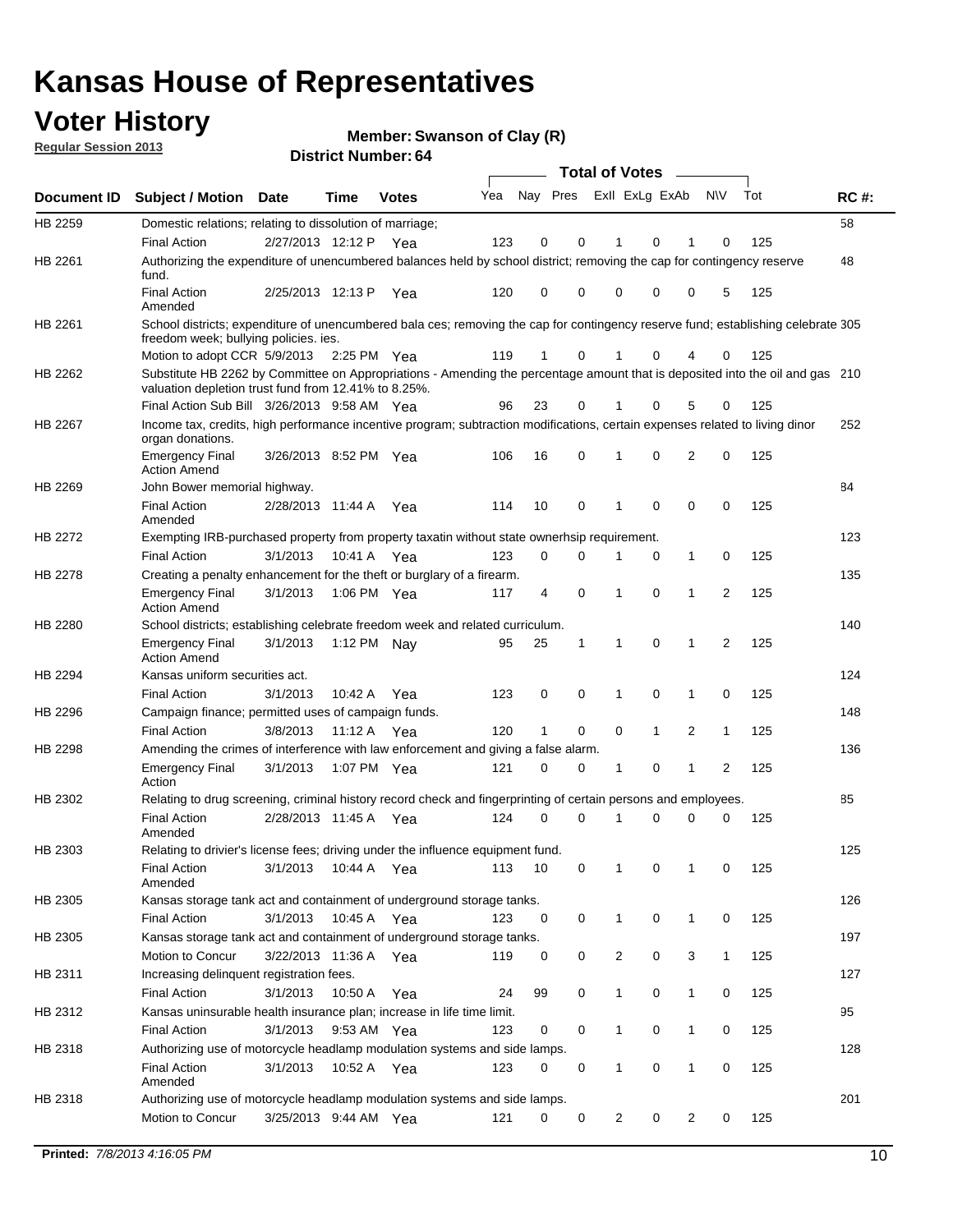## **Voter History**

**Member: Swanson of Clay (R)** 

**Regular Session 2013**

**District Number: 64**

|             |                                                                                                                                                                                             |                       |             |              |     |          |             | <b>Total of Votes</b> |   |                |              |     |             |
|-------------|---------------------------------------------------------------------------------------------------------------------------------------------------------------------------------------------|-----------------------|-------------|--------------|-----|----------|-------------|-----------------------|---|----------------|--------------|-----|-------------|
| Document ID | <b>Subject / Motion</b>                                                                                                                                                                     | <b>Date</b>           | Time        | <b>Votes</b> | Yea | Nay Pres |             | Exll ExLg ExAb        |   |                | <b>NV</b>    | Tot | <b>RC#:</b> |
| HB 2319     | Creating the coalition of innovative districts act.                                                                                                                                         |                       |             |              |     |          |             |                       |   |                |              |     | 149         |
|             | <b>Final Action</b><br>Amended                                                                                                                                                              | 3/8/2013              | 11:17 A     | Nav          | 74  | 47       | 0           | 0                     | 1 | 3              | 0            | 125 |             |
| HB 2319     | Creating the coalition of innovative districts act.                                                                                                                                         |                       |             |              |     |          |             |                       |   |                |              |     | 279         |
|             | Motion to Adopt CCR 4/5/2013                                                                                                                                                                |                       | 1:03 PM     | Nay          | 71  | 47       | 0           | 2                     | 0 | 3              | 2            | 125 |             |
| HB 2322     | Relating to the division of health of the department of health and environment.                                                                                                             |                       |             |              |     |          |             |                       |   |                |              |     | 86          |
|             | <b>Final Action</b><br>Amended                                                                                                                                                              | 2/28/2013 11:46 A Yea |             |              | 118 | 6        | 0           | 1                     | 0 | 0              | 0            | 125 |             |
| HB 2326     | VoIP and IP enabled services.                                                                                                                                                               |                       |             |              |     |          |             |                       |   |                |              |     | 129         |
|             | <b>Final Action</b><br>Amended                                                                                                                                                              | 3/1/2013              | 10:53 A     | Yea          | 123 | 0        | 0           | 1                     | 0 | 1              | 0            | 125 |             |
| HB 2338     | Courts; docket fees.                                                                                                                                                                        |                       |             |              |     |          |             |                       |   |                |              |     | 211         |
|             | <b>Final Action</b><br>Amended                                                                                                                                                              | 3/26/2013 10:00 A     |             | Nav          | 67  | 52       | 0           | 1                     | 0 | 5              | 0            | 125 |             |
| HB 2339     | Allowing insurers to return premiums to a policyholder separate from the notice of an adverse underwriting decision.                                                                        |                       |             |              |     |          |             |                       |   |                |              |     | 67          |
|             | <b>Final Action</b>                                                                                                                                                                         | 2/28/2013 11:16 A Yea |             |              | 124 | 0        | 0           |                       | 0 | 0              | 0            | 125 |             |
| HB 2339     | Combining life insurance with certain additional health related riders, insurance agents-lines of insurance, health insurance for 287<br>certain firefighters and law enforcement officers. |                       |             |              |     |          |             |                       |   |                |              |     |             |
|             | Motion to Adopt CCR 4/5/2013 7:15 PM Yea                                                                                                                                                    |                       |             |              | 116 | 4        | 0           | $\overline{2}$        | 0 | 2              | $\mathbf{1}$ | 125 |             |
| HB 2343     | Relating to the secretary of health and environment; office of laboratory services.                                                                                                         |                       |             |              |     |          |             |                       |   |                |              |     | 130         |
|             | <b>Final Action</b>                                                                                                                                                                         | 3/1/2013              |             | 10:54 A Yea  | 89  | 34       | 0           | 1                     | 0 | 1              | 0            | 125 |             |
| HB 2349     | School districts; audit by legislative post audit committee.                                                                                                                                |                       |             |              |     |          |             |                       |   |                |              |     | 87          |
|             | <b>Final Action</b><br>Amended                                                                                                                                                              | 2/28/2013 11:48 A Yea |             |              | 120 | 4        | 0           | 1                     | 0 | 0              | 0            | 125 |             |
| HB 2349     | School districts; audit by legislative post audit committee.                                                                                                                                |                       |             |              |     |          |             |                       |   |                |              |     | 291         |
|             | Motion to Concur                                                                                                                                                                            | 4/5/2013              | 7:55 PM Yea |              | 118 | 2        | 0           | 2                     | 0 | $\overline{2}$ | $\mathbf{1}$ | 125 |             |
| HB 2352     | Maximum benefits increased for certain members of the Kansas police and firemen's retirement system.                                                                                        |                       |             |              |     |          |             |                       |   |                |              |     | 88          |
|             | <b>Final Action</b>                                                                                                                                                                         | 2/28/2013 11:49 A     |             | Yea          | 124 | 0        | 0           | 1                     | 0 | 0              | 0            | 125 |             |
| HB 2353     | Adding certain controlled substances as schedule I drugs.                                                                                                                                   |                       |             |              |     |          |             |                       |   |                |              |     | 138         |
|             | <b>Emergency Final</b><br>Action                                                                                                                                                            | 3/1/2013              |             | 1:09 PM Yea  | 121 | 0        | $\mathbf 0$ | 1                     | 0 | 1              | 2            | 125 |             |
| HB 2357     | 242nd engineer company ae" KS army national guard ae" membrial highway.                                                                                                                     |                       |             |              |     |          |             |                       |   |                |              |     | 96          |
|             | <b>Final Action</b>                                                                                                                                                                         | 3/1/2013              |             | 9:54 AM Yea  | 123 | 0        | 0           | 1                     | 0 | 1              | 0            | 125 |             |
| HB 2357     | 242nd engineer company-KS army national guard- highway.                                                                                                                                     |                       |             |              |     |          |             |                       |   |                |              |     | 202         |
|             | Motion to Concur                                                                                                                                                                            | 3/25/2013 9:47 AM Yea |             |              | 121 | 0        | 0           | 2                     | 0 | 2              | 0            | 125 |             |
| HB 2363     | Exempting certain aggregate mining operations from department of health and environment regulations.                                                                                        |                       |             |              |     |          |             |                       |   |                |              |     | 131         |
|             | <b>Final Action</b><br>Amended                                                                                                                                                              | 3/1/2013              | 10:56 A     | Yea          | 123 | 0        | 0           | 1                     | 0 | 1              | 0            | 125 |             |
| HB 2363     | Water; wastewater regulations for sand and gravel; streams, dams and water obstructions.                                                                                                    |                       |             |              |     |          |             |                       |   |                |              |     | 280         |
|             | Motion to Adopt CCR 4/5/2013                                                                                                                                                                |                       |             | 1:10 PM Yea  | 119 | 0        | 0           | 2                     | 0 | 3              | 1            | 125 |             |
| HB 2368     | Relating to the governor's mental health services planning council.                                                                                                                         |                       |             |              |     |          |             |                       |   |                |              |     | 137         |
|             | Emergency Final<br><b>Action Amend</b>                                                                                                                                                      | 3/1/2013              |             | 1:08 PM Yea  | 121 | 0        | 0           | $\mathbf{1}$          | 0 | $\mathbf{1}$   | 2            | 125 |             |
| HB 2377     | Relating to court fees and costs; judicial branch surcharge fund.                                                                                                                           |                       |             |              |     |          |             |                       |   |                |              |     | 212         |
|             | Final Action                                                                                                                                                                                | 3/26/2013 10:01 A Yea |             |              | 118 | 1        | 0           |                       | 0 | 5              | 0            | 125 |             |
| HB 2378     | Sales tax exemption for sales of certain machinery and equipment used for surface mining activities.                                                                                        |                       |             |              |     |          |             |                       |   |                |              |     | 251         |
|             | <b>Emergency Final</b><br><b>Action Amend</b>                                                                                                                                               | 3/26/2013 8:51 PM Yea |             |              | 104 | 18       | 0           | 1                     | 0 | 2              | 0            | 125 |             |
| HB 2381     | Election campaign finance; removing certain limitations to contributions made during legislative sessions.                                                                                  |                       |             |              |     |          |             |                       |   |                |              |     | 198         |
|             | <b>Final Action</b><br>Amended                                                                                                                                                              | 3/25/2013 9:30 AM Yea |             |              | 100 | 21       | 0           | $\overline{2}$        | 0 | 2              | 0            | 125 |             |
| HB 2387     | Clarifying that felony murder is not a lesser included offense of capital murder.<br><b>Final Action</b>                                                                                    | 3/26/2013 10:02 A     |             | Yea          | 117 | 2        | 0           | $\mathbf{1}$          | 0 | 5              | 0            | 125 | 213         |
|             |                                                                                                                                                                                             |                       |             |              |     |          |             |                       |   |                |              |     |             |

**Printed:** *7/8/2013 4:16:05 PM* 11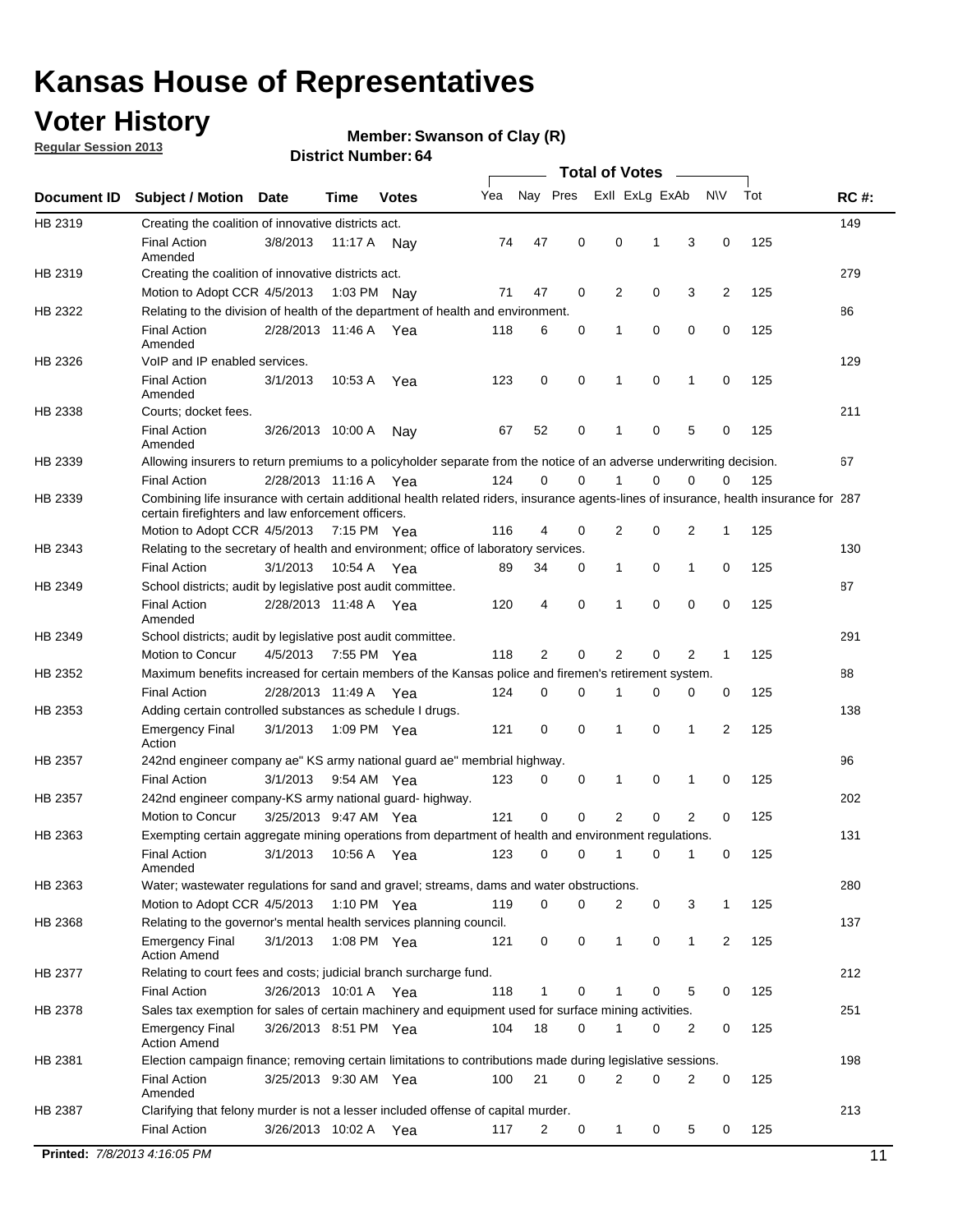## **Voter History**

**Member: Swanson of Clay (R)** 

**Regular Session 2013**

|                    |                                                                                                                                                                                                                                                  |                       |             |              |     |    |             |                | <b>Total of Votes</b>   | $\sim$         |           |     |     |
|--------------------|--------------------------------------------------------------------------------------------------------------------------------------------------------------------------------------------------------------------------------------------------|-----------------------|-------------|--------------|-----|----|-------------|----------------|-------------------------|----------------|-----------|-----|-----|
| <b>Document ID</b> | Subject / Motion Date                                                                                                                                                                                                                            |                       | Time        | <b>Votes</b> | Yea |    |             |                | Nay Pres Exll ExLg ExAb |                | <b>NV</b> | Tot | RC# |
| HB 2389            | Capital murder; notice of intent to seek the death penalty.                                                                                                                                                                                      |                       |             |              |     |    |             |                |                         |                |           |     | 214 |
|                    | <b>Final Action</b>                                                                                                                                                                                                                              | 3/26/2013 10:03 A     |             | Yea          | 118 | 1  | 0           | 1              | 0                       | 5              | 0         | 125 |     |
| HB 2391            | School finance; amount of tax levy authorized to finance ancillary school facilities.                                                                                                                                                            |                       |             |              |     |    |             |                |                         |                |           |     | 237 |
|                    | <b>Emergency Final</b><br><b>Action Amend</b>                                                                                                                                                                                                    | 3/26/2013 8:30 PM Nay |             |              | 64  | 57 | 0           | 1              | 0                       | $\overline{2}$ | 1         | 125 |     |
| HB 2391            | Senate Substitute for HB 2391 by Committee on Ways and Means - Creating the joint committee on uniform educational<br>standards oversight.                                                                                                       |                       |             |              |     |    |             |                |                         |                |           |     | 321 |
|                    | Sub Motion to Concur 6/1/2013                                                                                                                                                                                                                    |                       | 10:06 P     | Nav          | 55  | 58 | 0           | 0              | 0                       | 6              | 6         | 125 |     |
| HB 2396            | Allowing the secretary of administration to identify state owned real property as surplus property and establishing an appeals 253<br>process of such identification; also amending procedures for the disposition of state surplus real estate. |                       |             |              |     |    |             |                |                         |                |           |     |     |
|                    | <b>Emergency Final</b><br><b>Action Amend</b>                                                                                                                                                                                                    | 3/26/2013 8:53 PM Yea |             |              | 122 | 0  | $\Omega$    |                | $\Omega$                | 2              | 0         | 125 |     |
| HB 2403            | Issuing \$1,500,000,000 of pension obligation bonds to finance a portion of the unfunded actuarial liability of KPERS.                                                                                                                           |                       |             |              |     |    |             |                |                         |                |           |     | 236 |
|                    | <b>Final Action</b><br>Amended                                                                                                                                                                                                                   | 3/26/2013 8:29 PM Yea |             |              | 73  | 49 | $\Omega$    | 1              | 0                       | 2              | 0         | 125 |     |
| <b>HCR 5014</b>    | Urging approval of the Presidential Permit application allowing the construction and operation of the TransCanada Keystone<br>XL Pipeline.                                                                                                       |                       |             |              |     |    |             |                |                         |                |           |     | 215 |
|                    | <b>Final Action</b>                                                                                                                                                                                                                              | 3/26/2013 10:05 A     |             | Yea          | 108 | 11 | 0           | 1              | 0                       | 5              | 0         | 125 |     |
| HR 6004            | Rules of House of Representatives, permanent rules of the 2013-2014 biennium.                                                                                                                                                                    |                       |             |              |     |    |             |                |                         |                |           |     | 4   |
|                    | <b>Final Action</b><br>Amended                                                                                                                                                                                                                   | 1/28/2013 11:09 A     |             | Nav          | 82  | 40 | 0           | 0              | 0                       | 3              | $\Omega$  | 125 |     |
| SB 1               | Legislative Post Audit; periodic audits of the State treasurer and the pooled money investment board.                                                                                                                                            |                       |             |              |     |    |             |                |                         |                |           |     | 216 |
|                    | <b>Final Action</b><br>Amended                                                                                                                                                                                                                   | 3/26/2013 10:06 A     |             | Yea          | 118 | 1  | 0           | 1              | 0                       | 5              | 0         | 125 |     |
| SB 16              | Kansas racketeer influenced and corrupt organization act, criminal street gangs.                                                                                                                                                                 |                       |             |              |     |    |             |                |                         |                |           |     | 217 |
|                    | <b>Final Action</b><br>Amended                                                                                                                                                                                                                   | 3/26/2013 10:12 A     |             | Yea          | 74  | 45 | 0           | 1              | 0                       | 5              | 0         | 125 |     |
| SB 20              | Civil procedure; temporary restraining orders and poverty affidavits.                                                                                                                                                                            |                       |             |              |     |    |             |                |                         |                |           |     | 190 |
|                    | <b>Final Action</b><br>Amended                                                                                                                                                                                                                   | 3/22/2013 11:15 A     |             | Yea          | 119 | 0  | 0           | 2              | 0                       | 3              | 1         | 125 |     |
| <b>SB 20</b>       | Civil procedure; temporary restraining orders and poverty affidavits.                                                                                                                                                                            |                       |             |              |     |    |             |                |                         |                |           |     | 304 |
|                    | Motion to adopt CCR 5/9/2013                                                                                                                                                                                                                     |                       |             | 2:21 PM Yea  | 119 | 1  | 0           |                | 0                       | 4              | 0         | 125 |     |
| SB 21              | Firearms; criminal possession of a firearm; expungement; personal and family protection act.                                                                                                                                                     |                       |             |              |     |    |             |                |                         |                |           |     | 255 |
|                    | <b>Emergency Final</b><br>Action                                                                                                                                                                                                                 | 3/26/2013 8:56 PM Yea |             |              | 119 | 3  | $\Omega$    | 1              | 0                       | $\overline{2}$ | 0         | 125 |     |
| SB 23              | Continuation of statewide tax levy for public schools.                                                                                                                                                                                           |                       |             |              |     |    |             |                |                         |                |           |     | 243 |
|                    | <b>Emergency Final</b><br><b>Action Amend</b>                                                                                                                                                                                                    | 3/26/2013 8:38 PM Yea |             |              | 122 | 0  | 0           | 1              | 0                       | 2              | 0         | 125 |     |
| SB 23              | School districts; sttewide tax levy for public schools; school finance amendments.                                                                                                                                                               |                       |             |              |     |    |             |                |                         |                |           |     | 296 |
|                    | Motion to Adopt CCR 4/5/2013                                                                                                                                                                                                                     |                       | 9:32 PM Yea |              | 119 | 1  | 0           | 2              | 0                       | 2              | 1         | 125 |     |
| <b>SB 24</b>       | Insurance - Risk-based capital requirements for property, casualty and life insurance companies.                                                                                                                                                 |                       |             |              |     |    |             |                |                         |                |           |     | 204 |
|                    | <b>Final Action</b>                                                                                                                                                                                                                              | 3/26/2013 9:50 AM Yea |             |              | 119 | 0  | 0           | 1              | 0                       | 5              | 0         | 125 |     |
| <b>SB 25</b>       | Insurance-Risk-based capital requirements for health organizations.                                                                                                                                                                              |                       |             |              |     |    |             |                |                         |                |           |     | 205 |
|                    | <b>Final Action</b>                                                                                                                                                                                                                              | 3/26/2013 9:51 AM Yea |             |              | 119 | 0  | 0           | 1              | 0                       | 5              | 0         | 125 |     |
| <b>SB 27</b>       | Eligibility of students under the military service scholarship program act.                                                                                                                                                                      |                       |             |              |     |    |             |                |                         |                |           |     | 166 |
|                    | <b>Final Action</b><br>Amended                                                                                                                                                                                                                   | 3/19/2013 10:35 A Yea |             |              | 123 | 0  | 0           | 1              | 0                       | 1              | 0         | 125 |     |
| SB 28              | Authorizing the division of emergency management within the adjutant general's department to accept certain real property.                                                                                                                       |                       |             |              |     |    |             |                |                         |                |           |     | 184 |
|                    | Final Action                                                                                                                                                                                                                                     | 3/21/2013 11:22 A Yea |             |              | 121 | 0  | $\mathbf 0$ | $\mathbf{1}$   | 0                       | 3              | 0         | 125 |     |
| <b>SB 37</b>       | Kansas home inspectors professional competence and financial responsibility act.                                                                                                                                                                 |                       |             |              |     |    |             |                |                         |                |           |     | 218 |
|                    | <b>Final Action</b>                                                                                                                                                                                                                              | 3/26/2013 10:14 A Yea |             |              | 102 | 17 | 0           | 1              | 0                       | 5              | 0         | 125 |     |
| SB 51              | Health insurance coverage for bankers association.                                                                                                                                                                                               |                       |             |              |     |    |             |                |                         |                |           |     | 189 |
|                    | <b>Final Action</b>                                                                                                                                                                                                                              | 3/22/2013 11:14 A Yea |             |              | 119 | 0  | 0           | $\overline{c}$ | 0                       | 3              | 1         | 125 |     |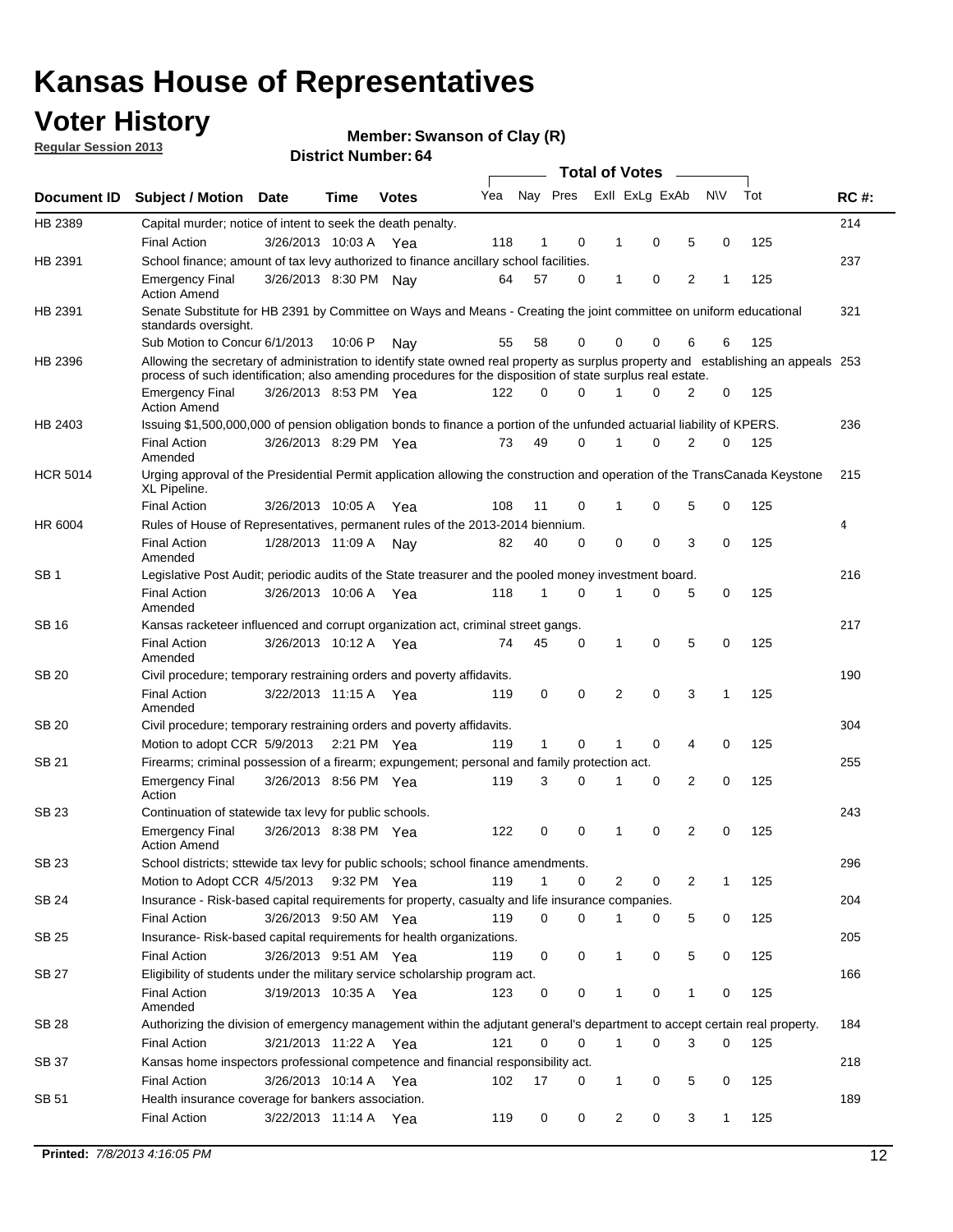## **Voter History**

**Member: Swanson of Clay (R)** 

**Regular Session 2013**

|              |                                                                                                                                                                                                                                                                                                                                                                                                         |                       |             |              |     | <b>Total of Votes</b> |             |                |   |                |             |     |             |  |
|--------------|---------------------------------------------------------------------------------------------------------------------------------------------------------------------------------------------------------------------------------------------------------------------------------------------------------------------------------------------------------------------------------------------------------|-----------------------|-------------|--------------|-----|-----------------------|-------------|----------------|---|----------------|-------------|-----|-------------|--|
| Document ID  | <b>Subject / Motion Date</b>                                                                                                                                                                                                                                                                                                                                                                            |                       | Time        | <b>Votes</b> | Yea | Nay Pres              |             | Exll ExLg ExAb |   |                | <b>NV</b>   | Tot | <b>RC#:</b> |  |
| SB 52        | Mortgage interest rate cap increase.                                                                                                                                                                                                                                                                                                                                                                    |                       |             |              |     |                       |             |                |   |                |             |     | 238         |  |
|              | <b>Emergency Final</b><br>Action                                                                                                                                                                                                                                                                                                                                                                        | 3/26/2013 8:32 PM Yea |             |              | 120 | 2                     | 0           |                | 0 | 2              | 0           | 125 |             |  |
| SB 56        | Transferring the recognition of county fair associations from the secretary of agriculture to the board of county<br>commissioners.                                                                                                                                                                                                                                                                     |                       |             |              |     |                       |             |                |   |                |             |     | 191         |  |
|              | <b>Final Action</b><br>Amended                                                                                                                                                                                                                                                                                                                                                                          | 3/22/2013 11:21 A     |             | Yea          | 119 | 0                     | 0           | 2              | 0 | 3              | 1           | 125 |             |  |
| SB 57        | Substitute for SB 57 by Committee on Agriculture - Agriculture; powers and duties of the department of agriculture relating to<br>poultry improvement plan and domesticated deer.                                                                                                                                                                                                                       |                       |             |              |     |                       |             |                |   |                |             |     | 192         |  |
|              | Final Action Sub Bill 3/22/2013 11:24 A Yea<br>Amended                                                                                                                                                                                                                                                                                                                                                  |                       |             |              | 79  | 40                    | 0           | 2              | 0 | 3              | 1           | 125 |             |  |
| SB 57        | Substitute for SB 57 by Committee on Agriculture - Agriculture; powers and duties of the department of agriculture relating to<br>poultry improvement plan, stockyards and domesticated deer.                                                                                                                                                                                                           |                       |             |              |     |                       |             |                |   |                |             |     | 262         |  |
|              | Motion to adopt CCR 4/4/2013 2:18 PM Yea                                                                                                                                                                                                                                                                                                                                                                |                       |             |              | 80  | 42                    | 0           | 1              | 0 | 2              | 0           | 125 |             |  |
| SB 58        | Sentencing for unlawful manufacturing of controlled substances.                                                                                                                                                                                                                                                                                                                                         |                       |             |              |     |                       |             |                |   |                |             |     | 219         |  |
|              | <b>Final Action</b>                                                                                                                                                                                                                                                                                                                                                                                     | 3/26/2013 10:15 A     |             | Yea          | 119 | 0                     | 0           | 1              | 0 | 5              | 0           | 125 |             |  |
| <b>SB 59</b> | Attorney general; reward for information.                                                                                                                                                                                                                                                                                                                                                               |                       |             |              |     |                       |             |                |   |                |             |     | 193         |  |
|              | <b>Final Action</b>                                                                                                                                                                                                                                                                                                                                                                                     | 3/22/2013 11:25 A     |             | Yea          | 119 | 0                     | 0           | 2              | 0 | 3              | 1           | 125 |             |  |
| SB 62        | Making gas pipeline safety terminology consistent with federal regulations.                                                                                                                                                                                                                                                                                                                             |                       |             |              |     |                       |             |                |   |                |             |     | 163         |  |
|              | <b>Final Action</b>                                                                                                                                                                                                                                                                                                                                                                                     | 3/19/2013 10:32 A     |             | Yea          | 123 | 0                     | 0           | 1              | 0 | 1              | 0           | 125 |             |  |
| SB 63        | Elections; voting crimes, penalties and prosecution.                                                                                                                                                                                                                                                                                                                                                    |                       |             |              |     |                       |             |                |   |                |             |     | 246         |  |
|              | <b>Emergency Final</b><br><b>Action Amend</b>                                                                                                                                                                                                                                                                                                                                                           | 3/26/2013 8:42 PM Nay |             |              | 69  | 53                    | $\mathbf 0$ | 1              | 0 | $\overline{2}$ | $\mathbf 0$ | 125 |             |  |
| SB 68        | Driver's license examinations; locations.                                                                                                                                                                                                                                                                                                                                                               |                       |             |              |     |                       |             |                |   |                |             |     | 220         |  |
|              | <b>Final Action</b>                                                                                                                                                                                                                                                                                                                                                                                     | 3/26/2013 10:16 A     |             | Yea          | 116 | 3                     | 0           | 1              | 0 | 5              | 0           | 125 |             |  |
| SB 69        | Motor vehicles; vehicle registration and license plates.                                                                                                                                                                                                                                                                                                                                                |                       |             |              |     |                       |             |                |   |                |             |     | 167         |  |
|              | <b>Final Action</b>                                                                                                                                                                                                                                                                                                                                                                                     | 3/19/2013 10:37 A     |             | Yea          | 117 | 6                     | 0           | 1              | 0 | $\mathbf{1}$   | 0           | 125 |             |  |
| SB 74        | Prison-made goods act; prohibiting prisoner production of manufactured or modular homes.                                                                                                                                                                                                                                                                                                                |                       |             |              |     |                       |             |                |   |                |             |     | 221         |  |
|              | <b>Final Action</b>                                                                                                                                                                                                                                                                                                                                                                                     | 3/26/2013 10:19 A     |             | Yea          | 87  | 32                    | 0           | 1              | 0 | 5              | 0           | 125 |             |  |
| SB 75        | Record requirements and civil penalties relating to sales of plastic bulk merchandise containers.                                                                                                                                                                                                                                                                                                       |                       |             |              |     | 18                    | 0           | 1              | 0 | 5              | 0           | 125 | 222         |  |
|              | <b>Final Action</b>                                                                                                                                                                                                                                                                                                                                                                                     | 3/26/2013 10:21 A     |             | Yea          | 101 |                       |             |                |   |                |             |     |             |  |
| SB 81        | Open records; requests for criminal justice information; restriction of certain officials' information from publicly accessible<br>records.<br><b>Final Action</b>                                                                                                                                                                                                                                      | 3/22/2013 11:27 A     |             | Yea          | 119 | 0                     | 0           | 2              | 0 | 3              |             | 125 | 194         |  |
|              | Amended                                                                                                                                                                                                                                                                                                                                                                                                 |                       |             |              |     |                       |             |                |   |                |             |     |             |  |
| <b>SB 83</b> | House Substitute for SB 83 by Committee on Taxation - Income tax deductions and modifications; severance tax; sales tax;<br>delinquent tax liabilities.                                                                                                                                                                                                                                                 |                       |             |              |     |                       |             |                |   |                |             |     | 187         |  |
|              | Final Action Sub Bill 3/21/2013 11:30 A Yea                                                                                                                                                                                                                                                                                                                                                             |                       |             |              | 96  | 25                    | 0           | 1              | 0 | 3              | 0           | 125 |             |  |
| SB 83        | House Substitute for SB 83 by Committee on Taxation--Income tax deductions and modifications; severance tax; sales tax and 260<br>compensating use tax, preseumptions relating to nexus; property tax, exemptions, new automobile manufacturinge property;<br>taxation of watercraft; leased commercial and industrial property appeals; correction of clerical errors.<br>Motion to adopt CCR 4/3/2013 |                       | 10:35 A Yea |              | 104 | 15                    | 0           | $\mathbf{1}$   | 0 | 3              | 2           | 125 |             |  |
| SB 84        | House Substitute for SB 84 by Committee on Taxation - Reduction to state income tax rates based on selected actual state                                                                                                                                                                                                                                                                                |                       |             |              |     |                       |             |                |   |                |             |     | 188         |  |
|              | general fund receipts computations; distribution of revenues from sales and compensating use tax; reduction of<br>Final Action Sub Bill 3/21/2013 11:34 A Yea                                                                                                                                                                                                                                           |                       |             |              | 82  | 39                    | $\Omega$    |                | 0 | 3              | $\Omega$    | 125 |             |  |
|              | Amended                                                                                                                                                                                                                                                                                                                                                                                                 |                       |             |              |     |                       |             |                |   |                |             |     |             |  |
| SB 84        | House Substitute for SB 84 -- Reduction to state income tax rates based on selected actual state general fund receipts<br>computations; reduction of itemized deductions.                                                                                                                                                                                                                               |                       |             |              |     |                       |             |                |   |                |             |     | 317         |  |
|              | Motion to adopt CCR 5/28/2013 2:32 PM Nav                                                                                                                                                                                                                                                                                                                                                               |                       |             |              | 42  | 71                    | 0           |                | 0 | 9              | 2           | 125 |             |  |
| SB 84        | House Substitute for SB 84 -- Reduction to state income tax rates based on selected actual state general fund receipts<br>computations; reduction of itemized deductions.<br>Motion to adopt CCR 5/30/2013 9:14 PM Nay                                                                                                                                                                                  |                       |             |              | 18  | 94                    | 0           |                | 0 | 9              | 3           |     | 319         |  |
| SB 85        | Motor vehicle insurance; providing proof of insurance by cellular phone or portable electronic device.                                                                                                                                                                                                                                                                                                  |                       |             |              |     |                       |             |                |   |                |             | 125 | 175         |  |
|              | <b>Final Action</b>                                                                                                                                                                                                                                                                                                                                                                                     | 3/20/2013 10:25 A Yea |             |              | 123 | 0                     | $\Omega$    |                | 0 | 1              | 0           | 125 |             |  |
|              |                                                                                                                                                                                                                                                                                                                                                                                                         |                       |             |              |     |                       |             |                |   |                |             |     |             |  |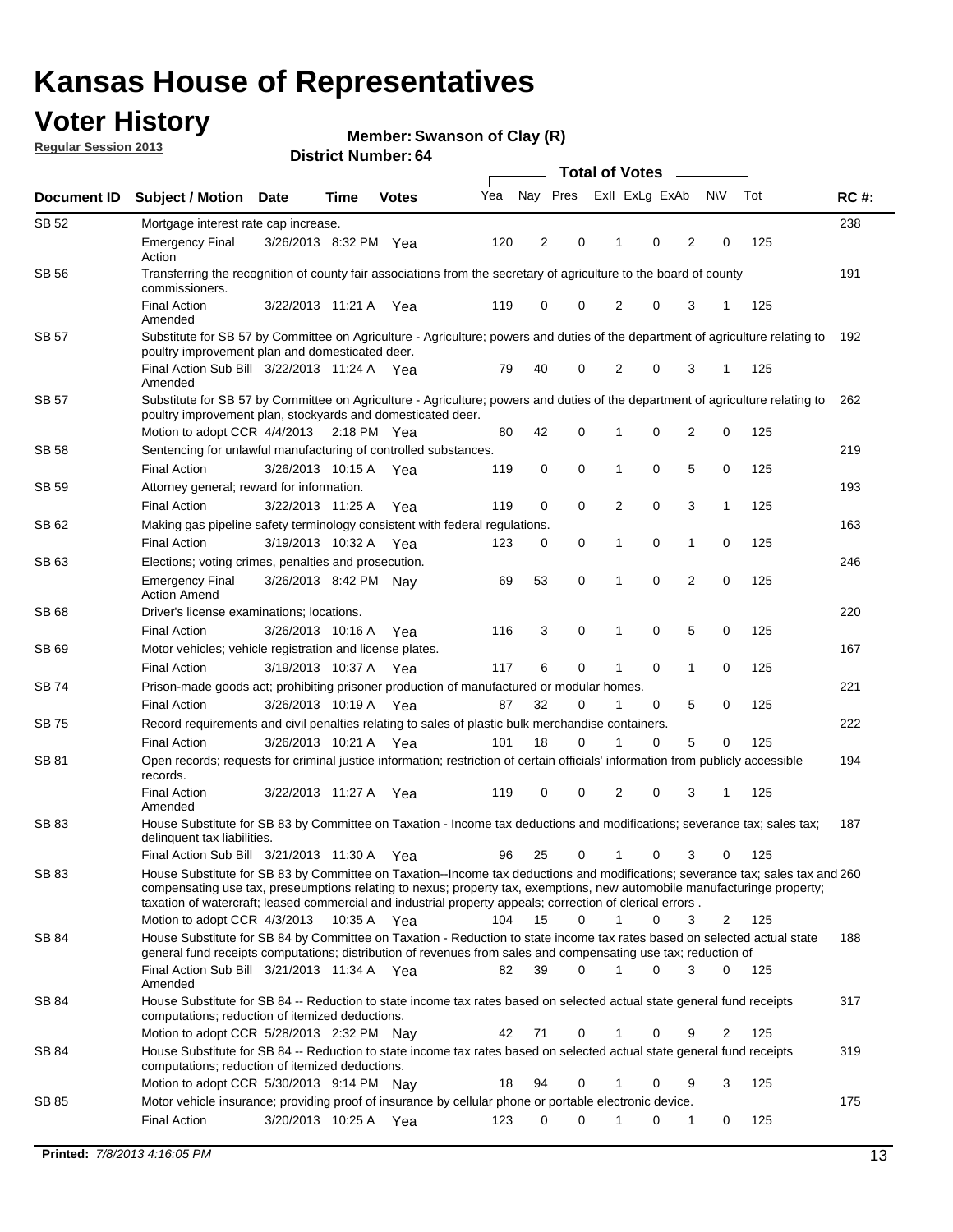## **Voter History**

**Member: Swanson of Clay (R)** 

**Regular Session 2013**

| Document ID  |                                                                                                       |                       | <b>Total of Votes</b> |              |     |              |             |  |                |                |                |              |     |             |
|--------------|-------------------------------------------------------------------------------------------------------|-----------------------|-----------------------|--------------|-----|--------------|-------------|--|----------------|----------------|----------------|--------------|-----|-------------|
|              | <b>Subject / Motion</b>                                                                               | Date                  | <b>Time</b>           | <b>Votes</b> | Yea |              | Nay Pres    |  |                | Exll ExLg ExAb |                | <b>NV</b>    | Tot | <b>RC#:</b> |
| <b>SB 88</b> | Increasing the children's advocacy center assessment fee.                                             |                       |                       |              |     |              |             |  |                |                |                |              |     | 223         |
|              | <b>Final Action</b><br>Amended                                                                        | 3/26/2013 10:22 A Yea |                       |              | 118 | 1            | 0           |  | 1              | 0              | 5              | 0            | 125 |             |
| <b>SB 96</b> | Motor vehicles; counties with multiple registration facilities; additional registration fee.          |                       |                       |              |     |              |             |  |                |                |                |              |     | 224         |
|              | <b>Final Action</b><br>Amended                                                                        | 3/26/2013 10:24 A     |                       | Yea          | 106 | 12           | 0           |  | 1              | 0              | 5              | $\mathbf{1}$ | 125 |             |
| <b>SB 96</b> | Additional motor vehicle registration fees.                                                           |                       |                       |              |     |              |             |  |                |                |                |              |     | 263         |
|              | Motion to adopt CCR 4/4/2013 2:21 PM Yea                                                              |                       |                       |              | 114 | 8            | 0           |  | 1              | 0              | 2              | $\mathbf 0$  | 125 |             |
| SB 102       | Requiring the state treasurer to provide a list of daily deposits to the secretary of administration. |                       |                       |              |     |              |             |  |                |                |                |              |     | 195         |
|              | <b>Final Action</b><br>Amended                                                                        | 3/22/2013 11:28 A     |                       | Yea          | 119 | 0            | 0           |  | 2              | 0              | 3              | 1            | 125 |             |
| SB 102       | Enacting the second amendment protection act.                                                         |                       |                       |              |     |              |             |  |                |                |                |              |     | 295         |
|              | Motion to Adopt CCR 4/5/2013 9:20 PM Yea                                                              |                       |                       |              | 96  | 24           | 0           |  | 2              | 0              | 2              | $\mathbf{1}$ | 125 |             |
| SB 111       | Establishing Native American legislative day at the capitol; awarding of high school diplomas.        |                       |                       |              |     |              |             |  |                |                |                |              |     | 245         |
|              | Emergency Final<br><b>Action Amend</b>                                                                | 3/26/2013 8:41 PM Yea |                       |              | 122 | 0            | $\Omega$    |  | 1              | 0              | 2              | 0            | 125 |             |
| SB 113       | Credit unions; changes in certain loan limitations.                                                   |                       |                       |              |     |              |             |  |                |                |                |              |     | 234         |
|              | <b>Emergency Final</b><br>Action                                                                      | 3/26/2013 8:25 PM Yea |                       |              | 122 | 0            | 0           |  | 1              | 0              | $\overline{2}$ | 0            | 125 |             |
| SB 118       | Relating to law enforcement reporting and investigation of missing persons.                           |                       |                       |              |     |              |             |  |                |                |                |              |     | 225         |
|              | <b>Final Action</b>                                                                                   | 3/26/2013 10:25 A Yea |                       |              | 119 | 0            | 0           |  | 1              | 0              | 5              | 0            | 125 |             |
| SB 120       | Enacting the Kansas farmers' market promotion act.                                                    |                       |                       |              |     |              |             |  |                |                |                |              | 196 |             |
|              | <b>Final Action</b><br>Amended                                                                        | 3/22/2013 11:31 A Yea |                       |              | 68  | 51           | 0           |  | $\overline{2}$ | 0              | 3              | 1            | 125 |             |
| SB 122       | Kansas administrative procedure act; service of order or notice.                                      |                       |                       |              |     |              |             |  |                |                |                |              |     | 226         |
|              | <b>Final Action</b><br>Amended                                                                        | 3/26/2013 10:26 A Yea |                       |              | 119 | 0            | 0           |  | 1              | 0              | 5              | 0            | 125 |             |
| SB 122       | Elections; unauthorized voting disclosures.                                                           |                       |                       |              |     |              |             |  |                |                |                |              |     | 286         |
|              | Motion to Adopt CCR 4/5/2013                                                                          |                       | 6:23 PM Yea           |              | 89  | 31           | 0           |  | 2              | 0              | 2              | 1            | 125 |             |
| SB 124       | Amending the Kansas restraint of trade act.                                                           |                       |                       |              |     |              |             |  |                |                |                |              |     | 227         |
|              | <b>Final Action</b><br>Amended                                                                        | 3/26/2013 10:27 A     |                       | Yea          | 116 | 2            | 1           |  | 1              | 0              | 5              | $\mathbf 0$  | 125 |             |
| SB 124       | Amending the Kansas restraint of trade act.                                                           |                       |                       |              |     |              |             |  |                |                |                |              |     | 273         |
|              | Motion to Adopt CCR 4/5/2013                                                                          |                       | 11:06 A               | Yea          | 97  | 23           | 0           |  | 2              | 0              | 2              | 1            | 125 |             |
| SB 128       | Career technical education incentive program amendments.                                              |                       |                       |              |     |              |             |  |                |                |                |              |     | 168         |
|              | <b>Final Action</b><br>Amended                                                                        | 3/19/2013 10:39 A     |                       | Yea          | 123 | 0            | 0           |  | 1              | 0              | 1              | 0            | 125 |             |
| SB 129       | Bank commissioner; certain fees and hearing costs.                                                    |                       |                       |              |     |              |             |  |                |                |                |              |     | 254         |
|              | <b>Emergency Final</b><br><b>Action Amend</b>                                                         | 3/26/2013 8:55 PM Yea |                       |              | 110 | 12           | 0           |  | 1              | 0              | 2              | 0            | 125 |             |
| SB 129       | Mortgage interest rate cap increase.                                                                  |                       |                       |              |     |              |             |  |                |                |                |              |     | 272         |
|              | Motion to Adopt CCR 4/5/2013                                                                          |                       | 10:42 A Yea           |              | 121 | 0            | 0           |  | 2              | 0              | 2              | 0            | 125 |             |
| SB 135       | Transferring boiler inspection duties from the department of labor to the state fire marshal.         |                       |                       |              |     |              |             |  |                |                |                |              |     | 228         |
|              | <b>Final Action</b>                                                                                   | 3/26/2013 10:28 A Yea |                       |              | 114 | 5            | $\mathbf 0$ |  | 1              | 0              | 5              | 0            | 125 |             |
| SB 136       | Providing veterans designation on driver's licenses and nondriver identification cards.               |                       |                       |              |     |              |             |  |                |                |                |              |     | 244         |
|              | <b>Emergency Final</b><br><b>Action Amend</b>                                                         | 3/26/2013 8:39 PM Yea |                       |              | 119 | 3            | 0           |  | 1              | 0              | 2              | 0            | 125 |             |
| SB 139       | Kansas money transmitter act.                                                                         |                       |                       |              |     |              |             |  |                |                |                |              |     | 229         |
|              | <b>Final Action</b>                                                                                   | 3/26/2013 10:30 A Yea |                       |              | 117 | $\mathbf{1}$ | 1           |  | $\mathbf{1}$   | 0              | 5              | 0            | 125 |             |
| SB 142       | Abortion; concerning civil actions related to abortion.                                               |                       |                       |              |     |              |             |  |                |                |                |              |     | 241         |
|              | <b>Emergency Final</b><br>Action                                                                      | 3/26/2013 8:36 PM Yea |                       |              | 89  | 33           | 0           |  | $\mathbf 1$    | 0              | 2              | 0            | 125 |             |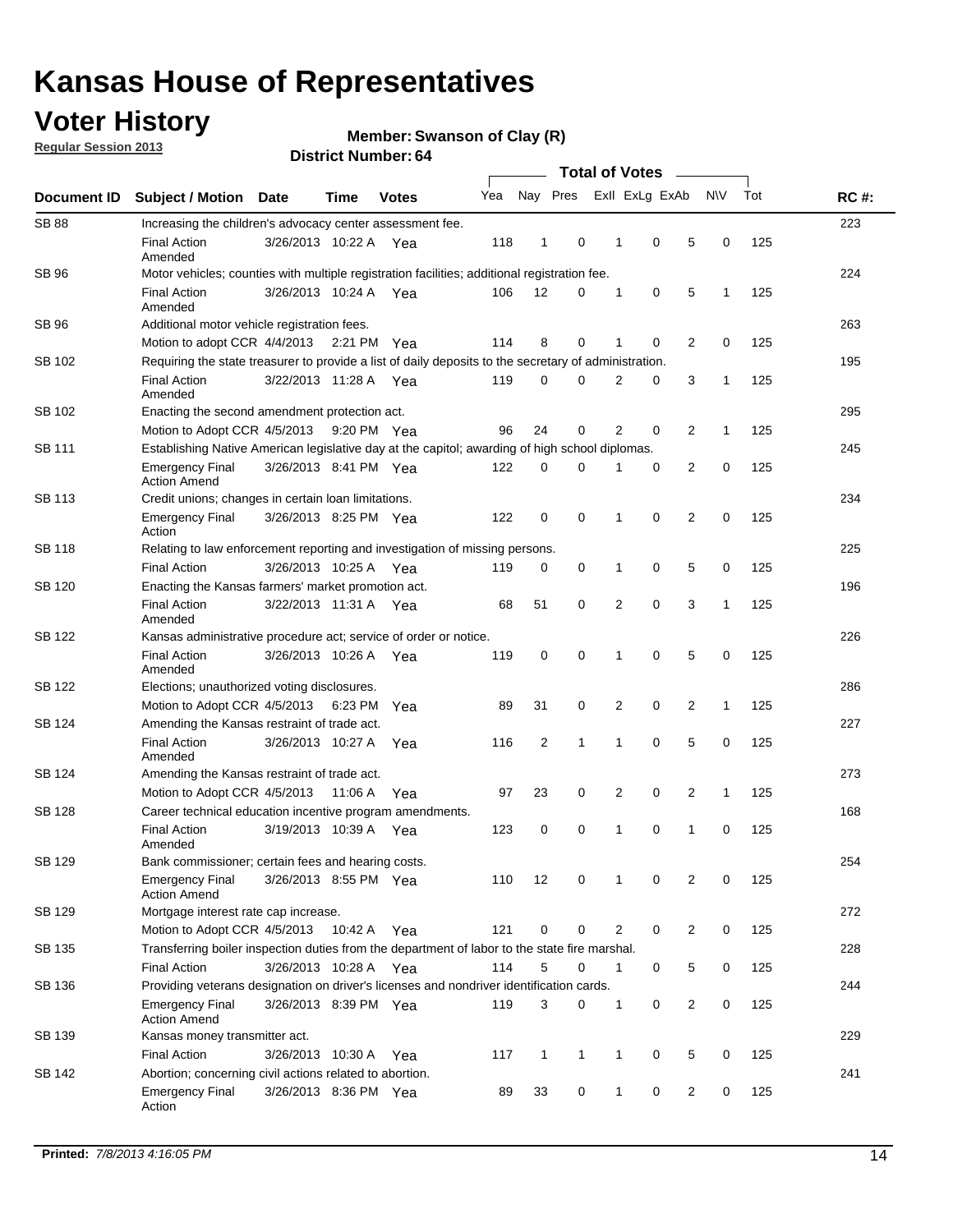## **Voter History**

**Member: Swanson of Clay (R)** 

**Regular Session 2013**

| Document ID     |                                                                                                                                                                                                       |                                                                                                                                                                         |             |              |     |          | <b>Total of Votes</b> |   |                | $\sim$         |           |     | <b>RC#:</b> |  |
|-----------------|-------------------------------------------------------------------------------------------------------------------------------------------------------------------------------------------------------|-------------------------------------------------------------------------------------------------------------------------------------------------------------------------|-------------|--------------|-----|----------|-----------------------|---|----------------|----------------|-----------|-----|-------------|--|
|                 | <b>Subject / Motion Date</b>                                                                                                                                                                          |                                                                                                                                                                         | Time        | <b>Votes</b> | Yea | Nay Pres |                       |   | Exll ExLg ExAb |                | <b>NV</b> | Tot |             |  |
| SB 149          |                                                                                                                                                                                                       | Drug screening for recipients of cash assistance and unemployment benefits.                                                                                             |             |              |     |          |                       |   |                |                |           |     |             |  |
|                 | <b>Emergency Final</b><br><b>Action Amend</b>                                                                                                                                                         | 3/26/2013 8:33 PM Yea                                                                                                                                                   |             |              | 106 | 16       | 0                     | 1 | 0              | 2              | 0         | 125 |             |  |
| SB 164          | Relating to the director of vehicles regulating providers of motor vehicle functions.                                                                                                                 |                                                                                                                                                                         |             |              |     |          |                       |   |                |                |           |     | 247         |  |
|                 | <b>Emergency Final</b><br><b>Action Amend</b>                                                                                                                                                         | 3/26/2013 8:43 PM Yea                                                                                                                                                   |             |              | 117 | 5        | 0                     | 1 | 0              | 2              | 0         | 125 |             |  |
| SB 164          | Relating to the director of vehicles regulating providers of motor vehicle functions.                                                                                                                 |                                                                                                                                                                         |             |              |     |          |                       |   |                |                |           |     | 268         |  |
|                 | Motion to adopt CCR 4/4/2013                                                                                                                                                                          |                                                                                                                                                                         | 5:32 PM Yea |              | 111 | 9        | 0                     | 1 | 0              | 2              | 2         | 125 |             |  |
| SB 166          | Insurers supervision, rehabilitation and liquidation act; derivatives.                                                                                                                                |                                                                                                                                                                         |             |              |     |          |                       |   |                |                |           |     | 206         |  |
|                 | <b>Final Action</b>                                                                                                                                                                                   | 3/26/2013 9:52 AM Yea                                                                                                                                                   |             |              | 119 | 0        | 0                     | 1 | 0              | 5              | 0         | 125 |             |  |
| SB 168          | Limiting nuisance actions against certain agricultural activities.                                                                                                                                    |                                                                                                                                                                         |             |              |     |          |                       |   |                |                |           |     | 169         |  |
|                 | <b>Final Action</b><br>Amended                                                                                                                                                                        | 3/19/2013 10:40 A Yea                                                                                                                                                   |             |              | 111 | 12       | 0                     | 1 | 0              | 1              | 0         | 125 |             |  |
| SB 168          | Limiting nuisance actions against certain agricultural activities.                                                                                                                                    |                                                                                                                                                                         |             |              |     |          |                       |   |                |                |           |     | 264         |  |
|                 | Motion to adopt CCR 4/4/2013                                                                                                                                                                          |                                                                                                                                                                         | 2:30 PM Yea |              | 110 | 12       | 0                     | 1 | 0              | 2              | 0         | 125 |             |  |
| <b>SB 171</b>   | School districts; amendments to Kansas uniform financial accounting and reporting act.                                                                                                                |                                                                                                                                                                         |             |              |     |          |                       |   |                |                |           |     | 248         |  |
|                 | <b>Emergency Final</b><br><b>Action Amend</b>                                                                                                                                                         | 3/26/2013 8:44 PM Yea                                                                                                                                                   |             |              | 122 | 0        | 0                     | 1 | 0              | 2              | 0         | 125 |             |  |
| SB 171          | School districts; amendments to Kansas uniform financial accounting and reporting act.                                                                                                                |                                                                                                                                                                         |             |              |     |          |                       |   |                |                |           |     | 285         |  |
|                 |                                                                                                                                                                                                       | Motion to Adopt CCR 4/5/2013 6:19 PM Nay<br>57<br>2<br>0<br>2<br>125<br>63<br>0<br>1                                                                                    |             |              |     |          |                       |   |                |                |           |     |             |  |
| SB 171          | Appropriations for FY 2013, FY 2014, FY 2015, FY 2016, FY 2017 and FY 2018 for various state agencies; capital<br>improvement projects; claims against the state.                                     |                                                                                                                                                                         |             |              |     |          |                       |   |                |                |           | 320 |             |  |
|                 | Motion to adopt CCR 6/1/2013 4:30 PM Nay                                                                                                                                                              |                                                                                                                                                                         |             |              | 63  | 51       | 0                     | 0 | 0              | 8              | 3         | 125 |             |  |
| SB 187          |                                                                                                                                                                                                       | Establishing the workers compensation and employment security boards nominating committee; administrative law judge<br>appointment; workers compensation appeals board. |             |              |     |          |                       |   |                |                |           |     | 242         |  |
|                 | <b>Emergency Final</b><br><b>Action Amend</b>                                                                                                                                                         | 3/26/2013 8:37 PM Yea                                                                                                                                                   |             |              | 88  | 34       | 0                     | 1 | 0              | 2              | 0         | 125 |             |  |
| SB 187          | Amending workers compensation law provisions; establishing the workers compensation and employment security boards<br>nominating committee; notice requirements; workplace health and safety program. |                                                                                                                                                                         |             |              |     |          |                       |   |                |                |           |     | 274         |  |
|                 | Motion to Adopt CCR 4/5/2013 11:26 A Yea                                                                                                                                                              |                                                                                                                                                                         |             |              | 89  | 31       | 0                     | 2 | 0              | 3              | 0         | 125 |             |  |
| SB 199          | University of Kansas medical center; midwest center for stem cell therapy.                                                                                                                            |                                                                                                                                                                         |             |              |     |          |                       |   |                |                |           |     | 235         |  |
|                 | <b>Emergency Final</b><br><b>Action Amend</b>                                                                                                                                                         | 3/26/2013 8:26 PM Yea                                                                                                                                                   |             |              | 90  | 32       | 0                     | 1 | 0              | 2              | 0         | 125 |             |  |
| SB 199          | Health care; stem cell therapy and unused medications.                                                                                                                                                |                                                                                                                                                                         |             |              |     |          |                       |   |                |                |           |     | 290         |  |
|                 | Motion to Adopt CCR 4/5/2013                                                                                                                                                                          |                                                                                                                                                                         | 7:52 PM Yea |              | 90  | 30       | 0                     | 2 | 0              | $\overline{2}$ | 1         | 125 |             |  |
| SB 216          | Allowing a public building commission to acquire land for a municipal university similar to what such commission is currently<br>allowed to do for any state university.                              |                                                                                                                                                                         |             |              |     |          |                       |   |                |                |           |     | 185         |  |
|                 | <b>Final Action</b>                                                                                                                                                                                   | 3/21/2013 11:23 A Yea                                                                                                                                                   |             |              | 121 | 0        | 0                     | 1 | 0              | 3              | 0         | 125 |             |  |
| SB 246          | Reconciling amendments to certain statutes.                                                                                                                                                           |                                                                                                                                                                         |             |              |     |          |                       |   |                |                |           |     | 315         |  |
|                 | <b>Emergency Final</b><br>Action                                                                                                                                                                      | 5/23/2013 2:14 PM Yea                                                                                                                                                   |             |              | 111 | 0        | 0                     | 1 | 0              | 8              | 5         | 125 |             |  |
| <b>SCR 1604</b> | Joint rules for the Senate and House of Representatives, 2013-2014.                                                                                                                                   |                                                                                                                                                                         |             |              |     |          |                       |   |                |                |           |     | 5           |  |
|                 | <b>Final Action</b><br>Amended                                                                                                                                                                        | 1/28/2013 11:12 A Nay                                                                                                                                                   |             |              | 81  | 41       | 0                     | 0 | 0              | 3              | 0         | 125 |             |  |
| <b>SCR 1606</b> | Honoring pregnancy maintenance resource centers.                                                                                                                                                      |                                                                                                                                                                         |             |              |     |          |                       |   |                |                |           |     | 240         |  |
|                 | Emergency Final<br>Action                                                                                                                                                                             | 3/26/2013 8:34 PM Yea                                                                                                                                                   |             |              | 122 | 0        | 0                     | 1 | 0              | 2              | 0         | 125 |             |  |